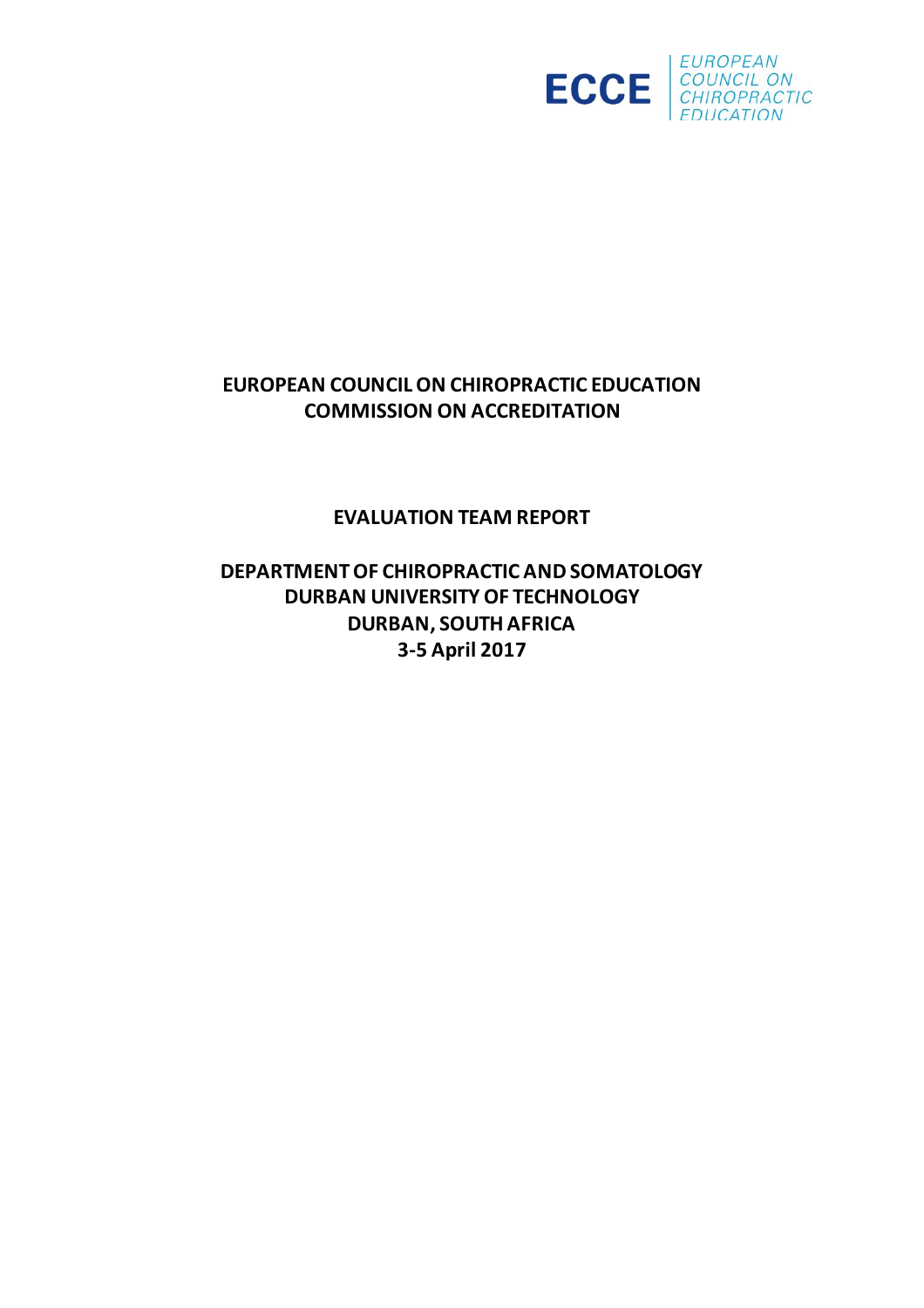# **TABLE OF CONTENTS**

|    |      |                                                             | 4  |
|----|------|-------------------------------------------------------------|----|
| 2. |      |                                                             | 7  |
| 3. |      |                                                             | 10 |
|    |      |                                                             | 11 |
|    | 4.1  |                                                             | 11 |
|    | 4.2  |                                                             | 14 |
|    | 4.3  |                                                             | 20 |
|    | 4.4  |                                                             | 21 |
|    | 4.5  |                                                             | 24 |
|    | 4.6  |                                                             | 25 |
|    | 4.7  | Relationship between Teaching and Clinical or Basic Science | 28 |
|    | 4.8  |                                                             | 29 |
|    | 4.9  |                                                             | 31 |
|    | 4.10 |                                                             | 33 |
| 5. |      |                                                             | 34 |
|    | 5.1  |                                                             | 34 |
|    | 5.2  |                                                             | 34 |
|    | 5.3  |                                                             | 35 |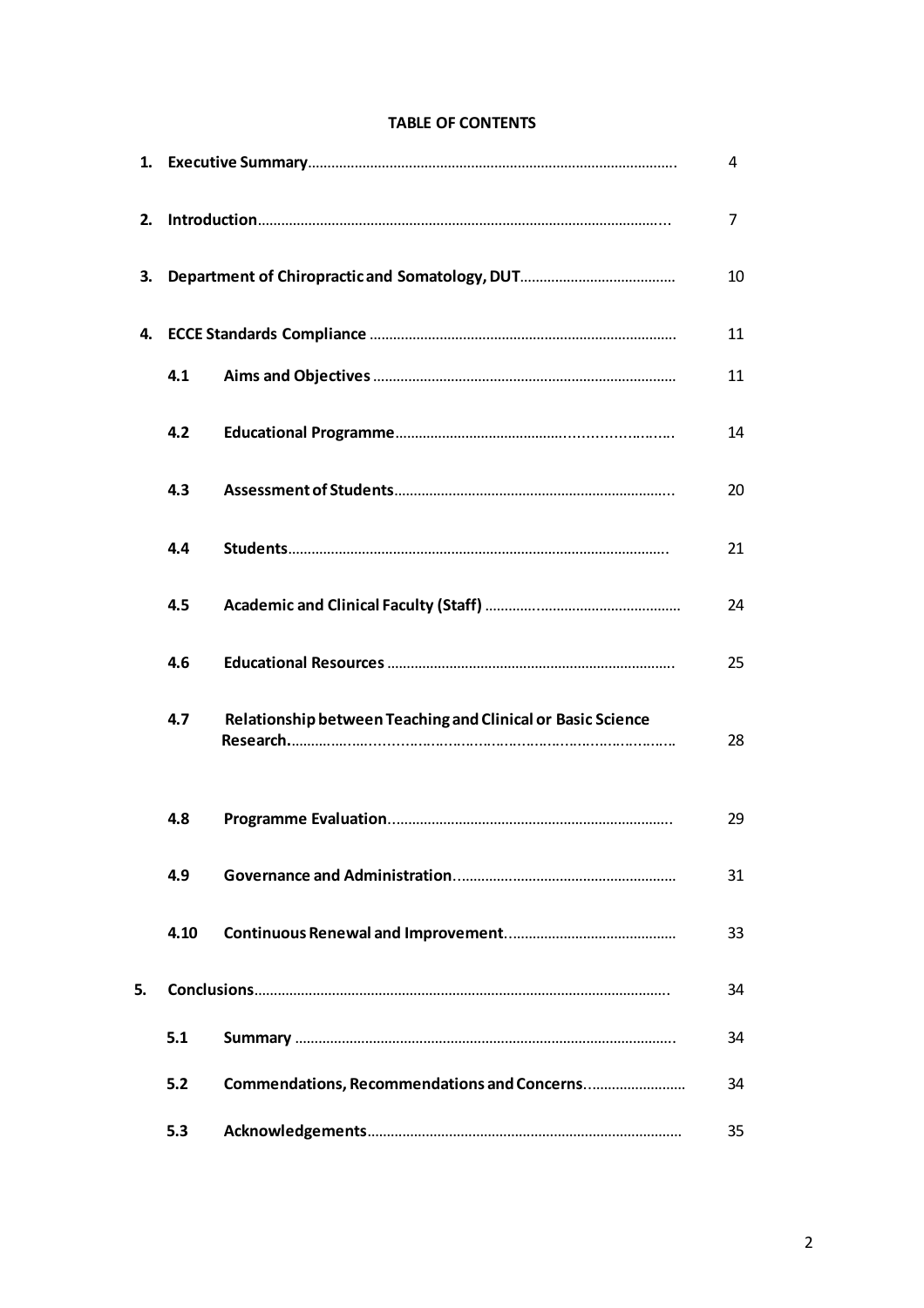|--|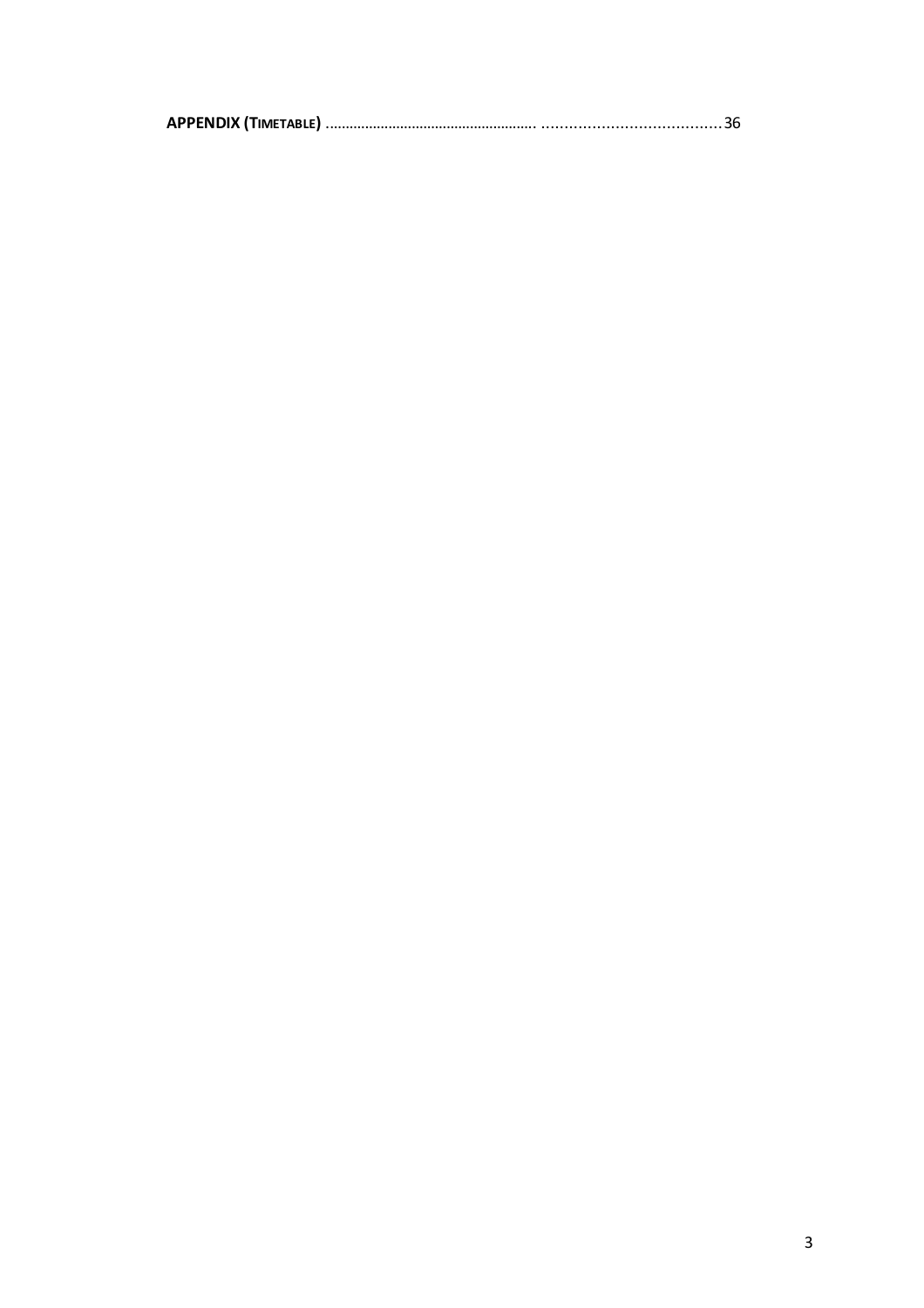### **1. EXECUTIVE SUMMARY**

- 1. The Department of Chiropractic and Somatology (henceforth referred to asthe Department of Chiropractic, or Department) is a department in the Faculty of Health Sciences at Durban University of Technology (DUT) in Durban, South Africa.
- 1.2 The department provides undergraduate chiropractic education and training via a series of study levels(these are: National Diploma Chiropractic, Bachelor in Technology of Chiropractic and Masters in Technology of Chiropractic). The MTech: Chiropractic is the minimum qualification that enables registration with the Allied Health Professions Council of South Africa (AHPCSA) as part of the Ministry of Health, and to legally practice as a chiropractor in South Africa.
- 1.3 Prior to a merger in 2001 of ML Sultan Technikon and Technikon Natal (forming Durban Institute of Technology, which became the Durban University of Technology in 2005), undergraduate chiropractic education and training had been provided by Technikon Natal (now Durban University of Technology, DUT) since 1989.
- 1.4 The merger of the Somatology and Chiropractic programmes to form the Department of Chiropractic and Somatology was effected in 2008.
- 1.5 In July 2016, DUT submitted its Self-StudyReport(SSR) with appendicesforthe continuationof full accredited status with the ECCE. The documentation was reviewed and accepted by the Commission on Accreditation of the ECCE and the decision was made to proceed with the evaluation visit.
- 1.6 A three-day Evaluation Visit took place during 3-5<sup>th</sup> April, 2017. The site visit provided further documentary and oral evidence to the previously submitted documents. DUT was given feedback at the end of the visit and informed verbally of commendations, recommendations and/or concerns regarding its provision of chiropractic education and training.
- 1.7 Members of the Evaluation Team extend their thanks to DUT for the courtesy shown to them during the evaluation visit, and for conducting the visit in an open and transparent manner, thereby affording the Team full access to members of staff, students and documentation.
- 1.8 This document is the Evaluation Report (henceforth referred to as the Report, or Evaluation Report) compiled by the Evaluation Team based on the evidence provided beforehand and during the on-site visit to DUT. The Report was sent in draft format to DUT for factual verification on 28th April, 2017, and the final Report was submitted to Commission on Accreditation on 12<sup>th</sup> May, 2017.
- 1.9 The Chair invited DUT to send representatives to the Commission on Accreditation meeting in Cyprus on 27 May, 2017 where the Report will be discussed and a decision made on the reaccreditation of the University.
- 1.10 This Report addressesthe compliance of DUT with each of the ECCE Standardsin the provision of chiropractic education and training through the MTech: Chiropractic award. The outcomes of the Report are as follows: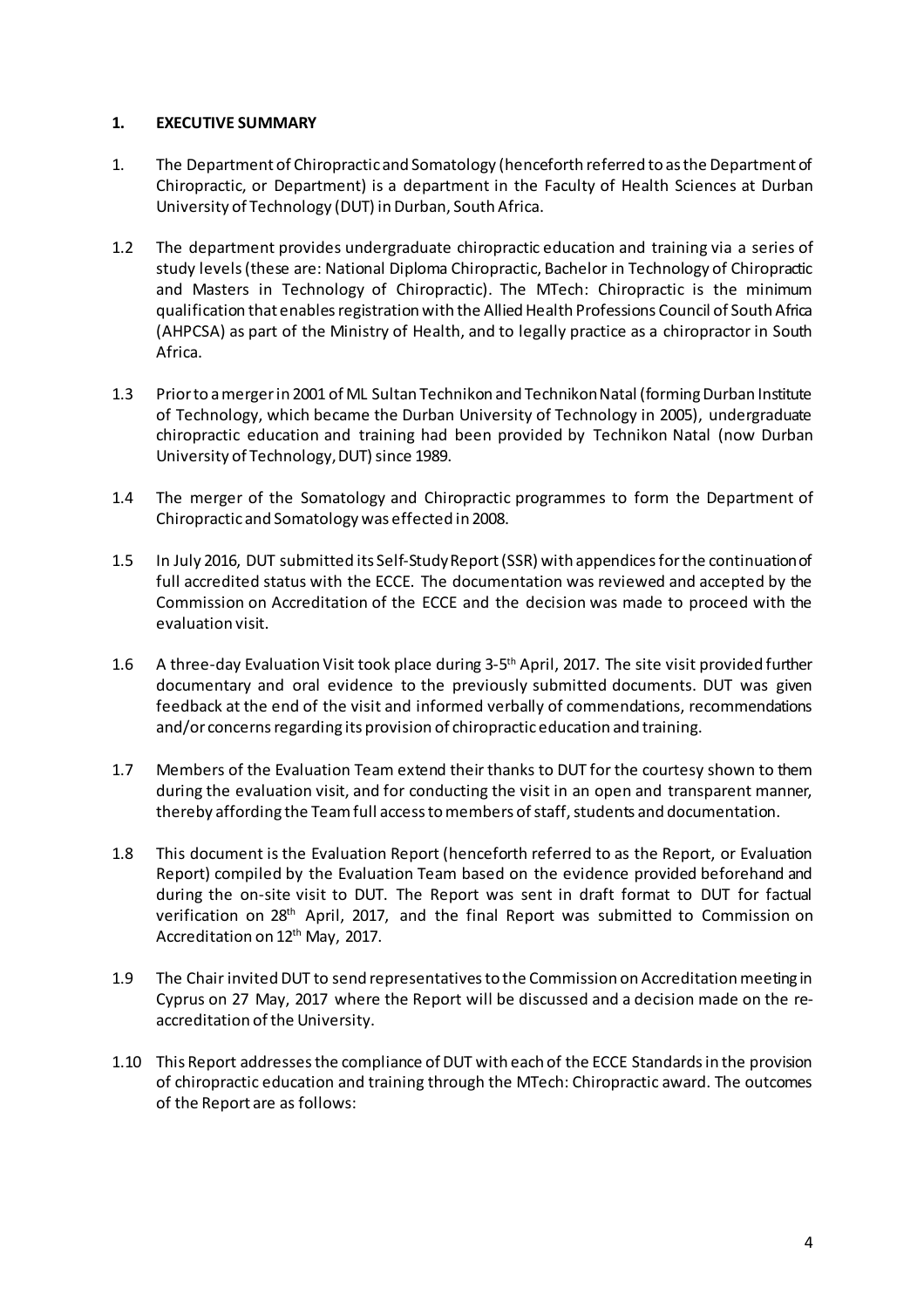# **Commendations:**

1. The new and refurbished chiropractic clinic, radiography suite, basic science laboratories and the post-graduate resource room in the library enhance the learning and training opportunities for the students.

2. Integration ofthe basic science service teachingwithin the programme, particularly in the areaof anatomy, is considered exemplary and provides an excellent foundation for the subsequent chiropractic training of the students.

3. The two-yearsupervised clinical training, together with satellite clinics, outreach activities and community events, provides outstanding opportunities forstudents to experience a wide variety of patients and clinical conditions.

4. There are robust programme management and quality assurance procedures in place at the Department, Faculty and University levels.

5. The enthusiasmofthe student body for the programme and the chiropracticprofession is a credit to the teaching staff and the University.

6. Student support services within the University are of a high quality. The additional services provided by the Academic Development Ambit within the Faculty of Health Sciences are considered exemplary.

### **Recommendations:**

1. There should be an improvement in communication channelsregarding academic policy issues at University, Faculty, and Department levels.

2. The final dissertation should be revisited in terms of its credit rating together with mechanisms for expediting the development of the research question, the sign-off of the proposal, gaining ethics approval for the study, editing the thesis and the external assessment of the final submission.

3. The E-learning facilities across the Faculty need to be standardised to one platform used by all staff and that is readily accessible by the students. To enhance the uptake of this learning media the wireless internet services should be optimised.

4. There is evidence that graduation is delayed for anumberofstudents due the demands ofthe final dissertation.Mechanismsshould be in place to ensurethat allstudents can completethe programme within the normal six year registration period, except in exceptional circumstances.

5. The uneven distribution of workload amongst the academic staff may inhibit career development and the future growth of a vibrant research culture in the Department. A robust appraisal and promotion scheme operated within the University would assistin addressing these inequalities.

6. The number of qualified chiropractic staff employed for the delivery of the programme should be increased so as to enhance clinical training and aid in the supervision of project students.

7. The chiropractic practical lecture room needs to be refurbished and updated to match the high quality facilities in other parts of the Department. Consideration needs to be given to the establishment of an additional practical roomtogetherwith a second wellequippedlaboratoryfacility inwhich students can undertake theirresearch projects.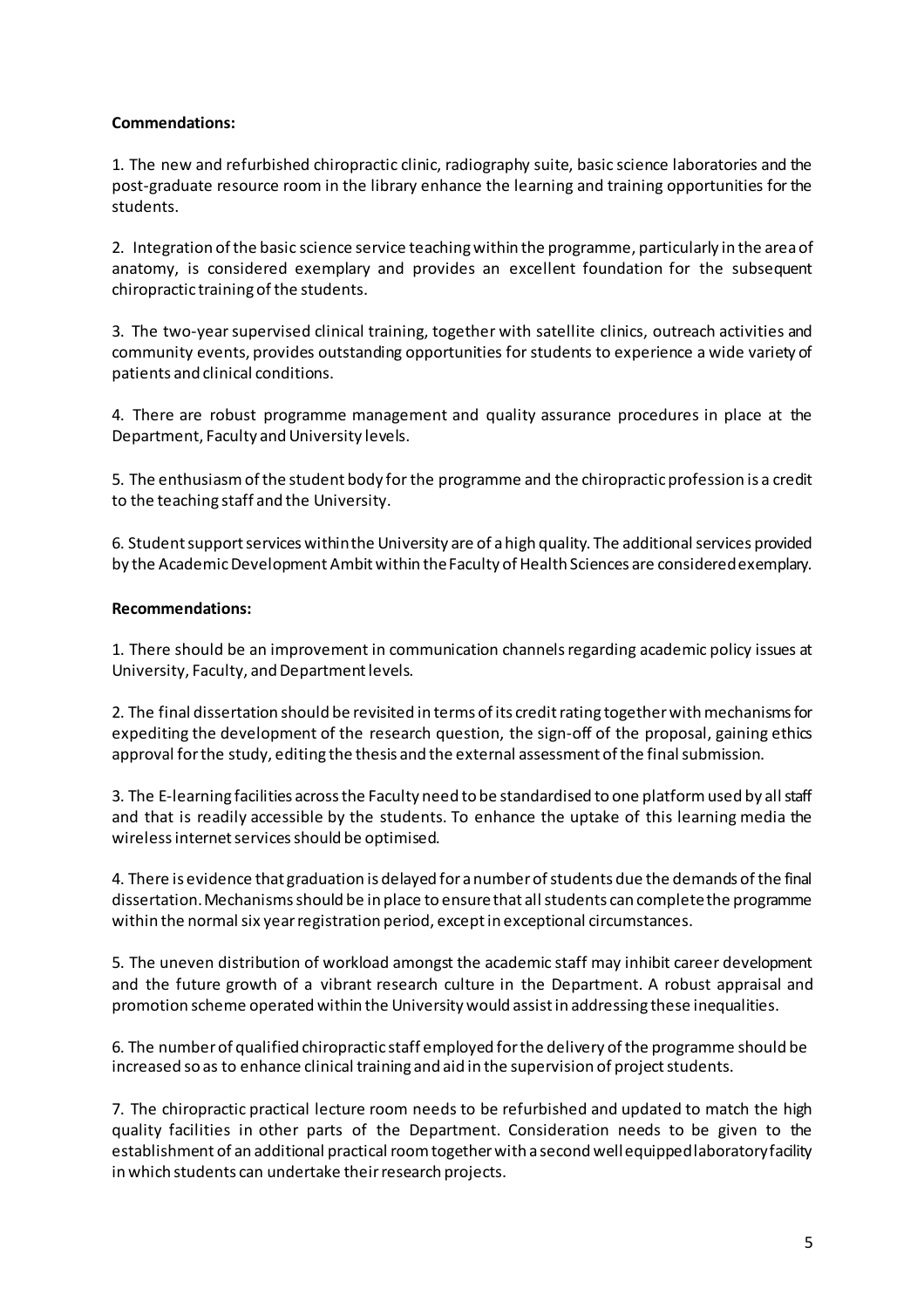8. There is an urgent need forthe participation of patients asstakeholders within the clinical aspects of the programme and the introduction of patient satisfaction questionnaires in the chiropractic clinic.

# **Concerns:**

There were none.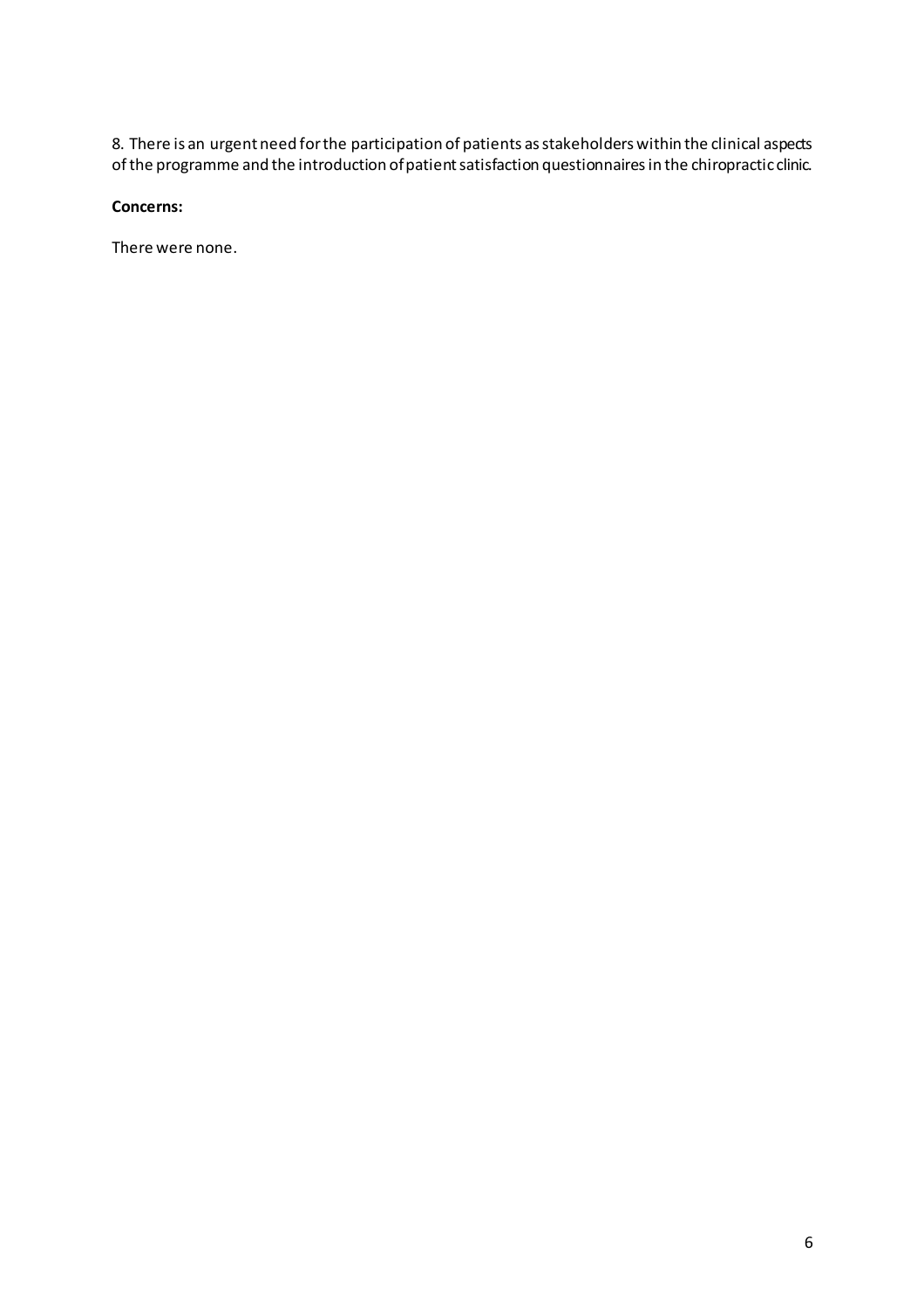# **2. INTRODUCTION**

- 2.1 Durban University of Technology (DUT) was first accredited by ECCE in 2009 and was most recently granted accreditation for 4 years in 2012. A Self-Study Report with appendices for reaccreditation was submitted to the Commission on Accreditation in July 2016. A site visit was arranged on the basis of the submitted documentation and the evaluation visit took place on 3-5<sup>th</sup> April 2017.
- 2.2 The Evaluation Team Report noted the following Commendations and Recommendations:

# **Commendations:**

- $\Box$  The new and refurbished chiropractic clinic, radiography suite, basic science laboratories and the post-graduate resource room in the library enhance the learning and training opportunities for the students.
- $\Box$  Integration of the basic science service teaching within the programme, particularly in the area of anatomy, is considered exemplary and provides an excellent foundation for the subsequent chiropractic training of the students.
- $\Box$  The two-year supervised clinical training, together with satellite clinics, outreach activities and community events, provides outstanding opportunities for students to experience a wide variety of patients and clinical conditions.
- $\Box$  There are robust programme management and quality assurance procedures in place at the Department, Faculty and University levels.
- $\Box$  The enthusiasm of the student body for the programme and the chiropractic profession is a creditto the teaching staff and the University.
- $\Box$  Student support services within the University are of a high quality. The additional services provided by the Academic Development Ambit within the Faculty of Health Sciences are considered exemplary.

# **Recommendations:**

- $\Box$  There should be an improvement in communication channels regarding academic policy issues at University, Faculty, and Department levels.
- $\Box$  The final dissertation should be revisited in terms of its credit rating together with mechanisms for expediting the development of the research question, the sign-off of the proposal, gaining ethics approval for the study, editing the thesis and the external assessment of the final artefact.
- $\Box$  The E-learning facilities across the Faculty need to be standardised to one platform used by all staff and that is readily accessible by the students. To enhance the uptake of this leaming media the wireless internet services should be optimised.
- $\Box$  There is evidence that graduation is delayed for a number of students due the demands of the final dissertation. Mechanisms should be in place to ensure that all students can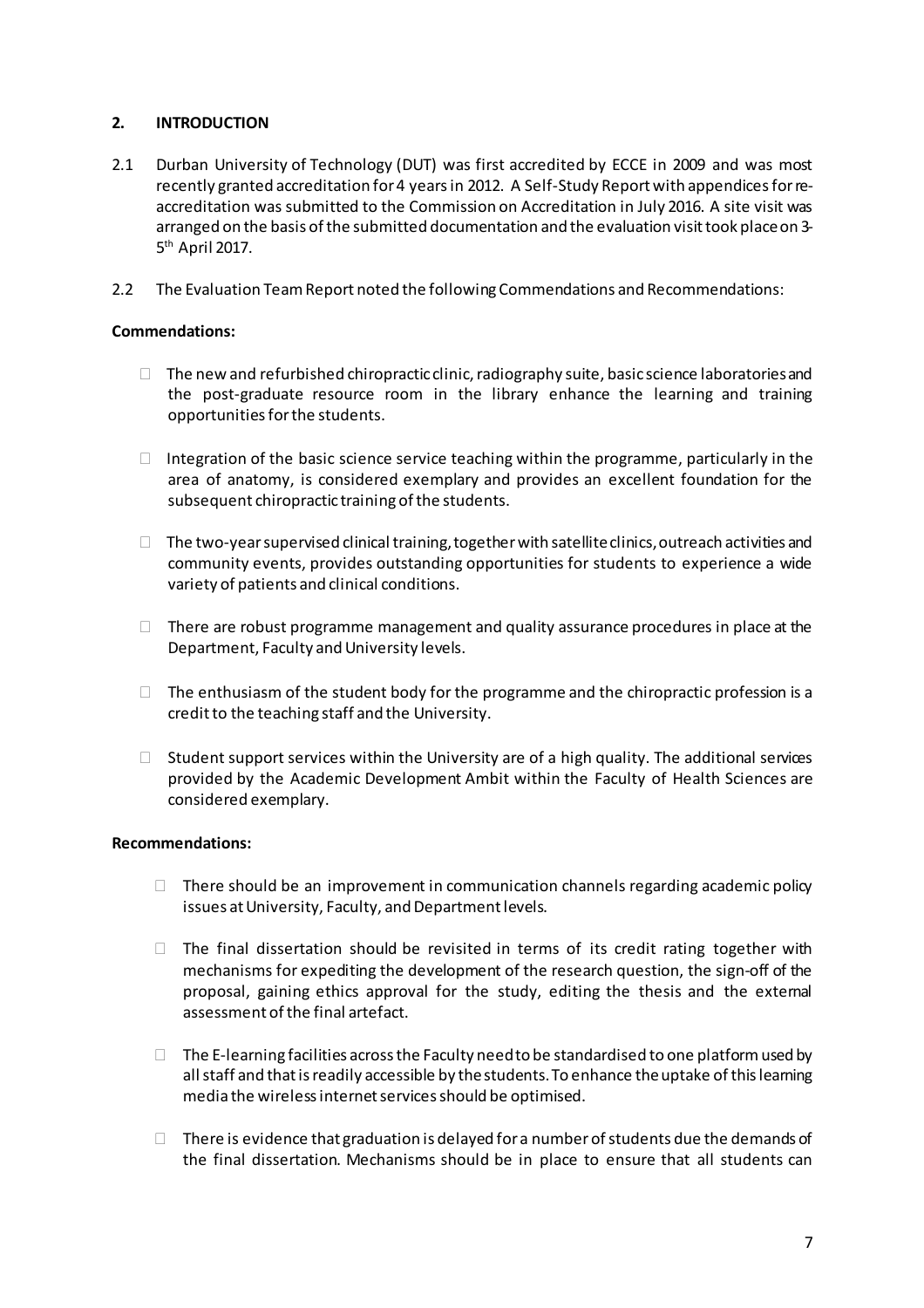complete the programme within the normal six year registration period, except in exceptional circumstances.

- $\Box$  The uneven distribution of workload amongst the academic staff may inhibit career development and the future growth of a vibrant research culture in the Department. A robust appraisal and promotion scheme operated within the University would assist in addressing these inequalities.
- $\Box$  The number of qualified chiropractic staff employed for the delivery of the programme should be increased so asto enhance clinical training and aid in the supervision of project students.
- $\Box$  The chiropractic practical lecture room needs to be refurbished and updated to match the high quality facilities in other parts of the Department. Consideration needs to be given to the establishment of an additional practical room together with a second well equipped laboratory facility in which students can undertake theirresearch projects.
- $\Box$  There is an urgent need for the participation of patients as stakeholders within the clinical aspects of the programme and the introduction of patient satisfaction questionnaires in the chiropractic clinic.
- 2.3 Members of the Evaluation Team were appointed by the ECCE Executive and each member received the SSR, appendices and written comments from Commission on Accreditation related to the documents priorto the visit. The members ofthe Evaluation Teamwere:

| Graham Mills      | Chair, University of Portsmouth, UK                      |
|-------------------|----------------------------------------------------------|
| Arvid Thorkeldsen | Secretary, Anglo-European College of Chiropractic, UK    |
| Ricardo Fujikawa  | Member, Madrid College of Chiropractic-RCU, Spain        |
| Samantha Pearson  | Student Member, University of Johannesburg, South Africa |

Professor Graham Mills acted as Chair to the team and Arvid Thorkeldsen acted as Secretary. Members ofthe Evaluation Teamwere allocated specificareas ofresponsibility before arriving at DUT.

- 2.4 The purpose of the Evaluation Visit was to verify the SSR and other evidence presented by DUT, and to evaluate the institution in terms of its compliance with the ECCE Standards in Chiropractic Education and Training (hereafter referred to as the ECCE Standards, or Standards). On the basis of the SSR and its supporting documents, and on oral and other documentary evidence given and consulted during the on-site visit, an Evaluation Report compiled by the Evaluation Team was submitted to DUT for correction of any factual errors, and thereafter to the Commission onAccreditation for adecision on the accreditation of DUT.
- 2.5 All members of the Evaluation Team were presented by name beforehand to DUT, and no objection to any member was received. All members of the Evaluation Team signed confidentiality and conflict of interest statements before the on-site visit. No conflicts of interest by any of the members were declared.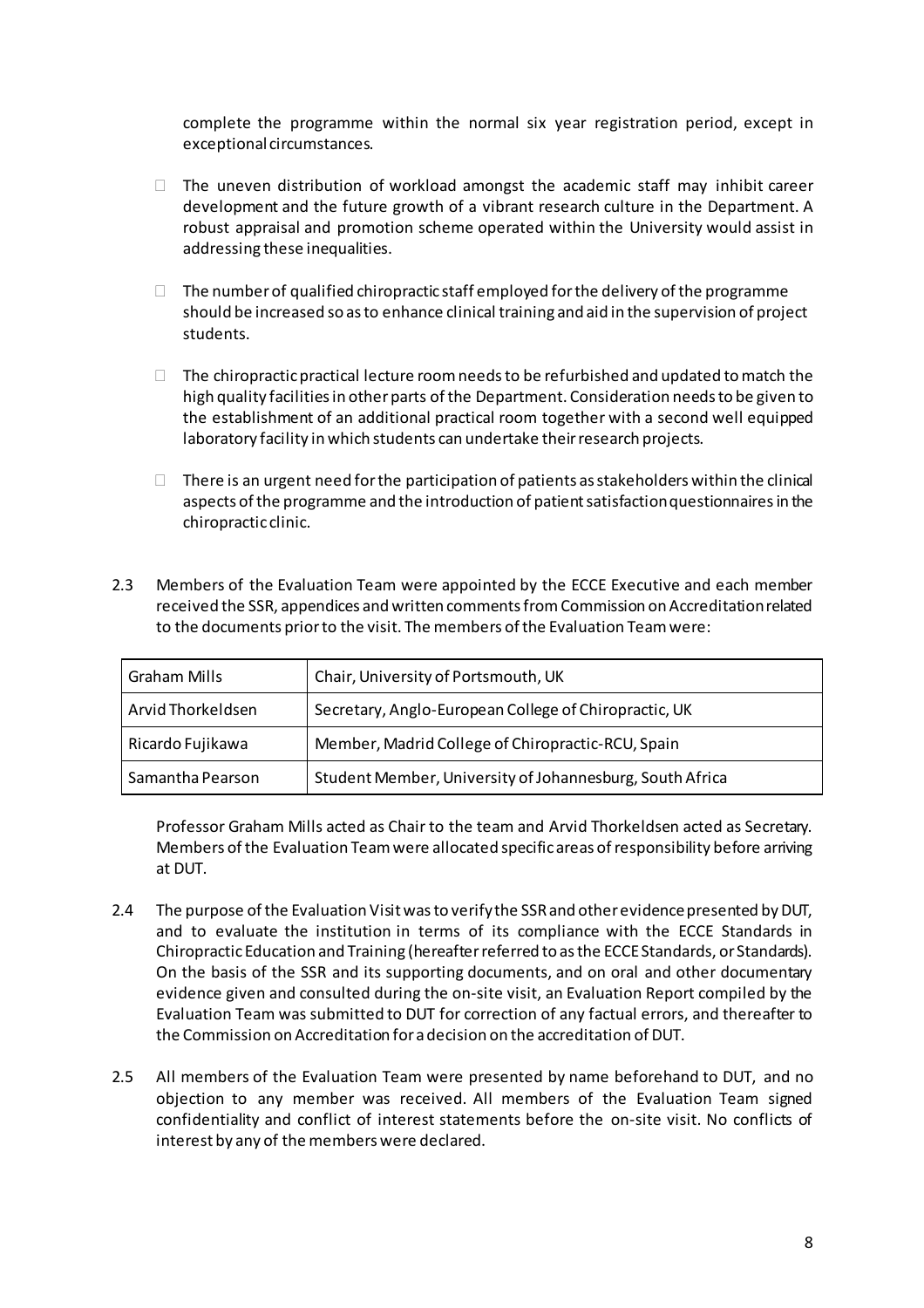- 2.6 A draft timetable for the visit was sent to DUT on date, and the final schedule agreed with DUT on date. A copy of the schedule is appended to this Report(Appendix1).
- 2.7 Members of the Evaluation Team held a meeting in Durban on  $2^{\text{nd}}$  April to complete the final preparations prior to the visit. The on-site visit was from 3 April to 5 April 2017 (inclusive). Meetings were heldwith the institutionoverthe firstthreedays and time was allocatedforthe Evaluation Team to hold private meetings as the visit proceeded. This allowed the Evaluation Team to reflect on the (written and oral) evidence ithad been presented with, and enablethe Evaluation Teamto requestfurther evidencewhereclarification was necessary. The Reportwas compiled on an on-going basis during the visit, and part of the final day  $(5<sup>th</sup>$  April) was set aside to complete the draft Report and feedback orally to the institution.
- 2.8 Members of the Evaluation Team were very well hosted by DUT, afforded every courtesy and had full access to documentation and to staff, students and other stakeholders in the institution. Members of the Evaluation Team and the ECCE extend their thanks and appreciation to DUT.
- 2.9 The draft Report was finalised by the Chair of the Team, and sent to Team members for comments. Based on these, the final draft Report was sent to DUT for factual verification on 28<sup>th</sup> April, 2017. The response was received from DUT on 3<sup>rd</sup> May, 2017. The Chair and Secretary finalised the Report and this was submitted to the Chair of Commission on Accreditation on  $12<sup>th</sup>$ May, 2017. The Chair of the Evaluation Team presented the Report to Commission on Accreditation members on 27<sup>th</sup> May 2017 at their meeting held in Cyprus.
- 2.10 The Report includes an Executive Summary, a description of DUT and the findings of the Evaluation Teamregarding compliance of DUT with the ECCE Standards. The Report ends with the Conclusions of the Team and any Commendations, Recommendations and/or Concerns the Team wished to draw to the attention of the Commission on Accreditation. The Evaluation Report was based on the ENQA Guidelines for external reviews of quality assurance agencies in the European Higher Education Area (www.enga.eu).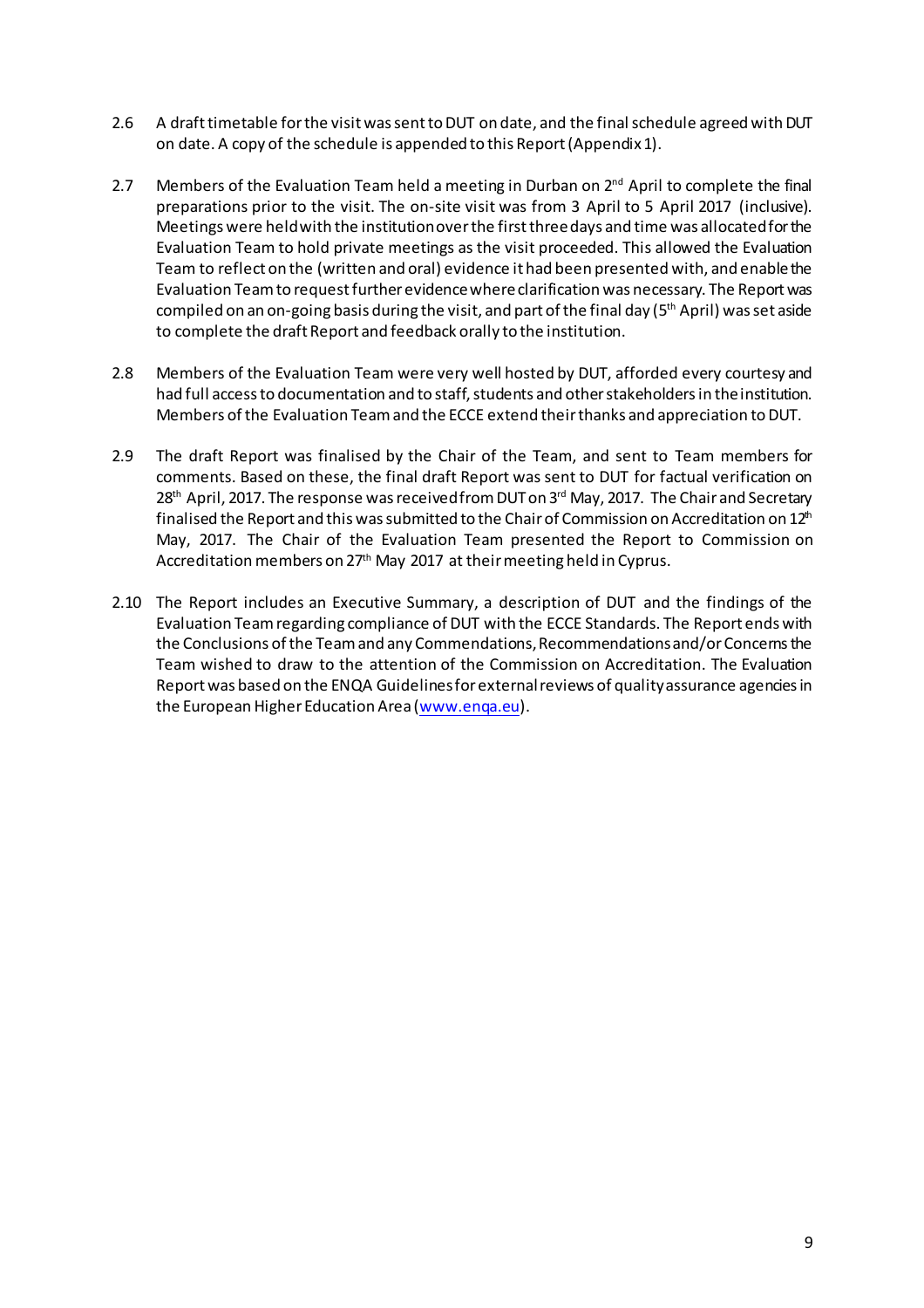# **3. DEPARTMENT OF CHIROPRACTIC AND SOMATOLOGY,Durban Universityof Technology (DUT)**

- 3.1 The Department is one of ten departments/thirteen programmes within the Faculty of Health Sciences, which in turn is one of six faculties at the Durban University of Technology (DUT). The Department is responsible for the provision of undergraduate chiropractic education and training. There is one other ECCE accredited institution delivering undergraduate chiropractic education and training in South Africa (University of Johannesburg).
- 3.2 DUT is an established university in South Africa with over 25,000 registered students, recognised within the country's legislation, and in receipt of government funding through the Department of Education (DoE). The chiropractic provision of the Department of Chiropractic is a valid undergraduate programmedelivered by the university, delivering the following levels of study; National Diploma Chiropractic (NDip), NDip: Chiropractic (ECP/FDN), Bachelor in Technology of Chiropractic (BTech) and Masters in Technology of Chiropractic (MTech). However, the MTech Chiropractic is the minimum qualification/professional requirement defined by the Allied Health Professions Council of South Africa (AHPCSA) through the DoH enabling graduatesto practice as a chiropractorin South Africa.
- 3.3 Decisionsregarding the provision of chiropracticeducation and trainingmade atdepartmental level are ratified by eitherthe Faculty Board of Health Sciences or directly by the Office ofthe Dean/Deputy Dean of the Faculty of Health Sciences. The decision-making process then proceeds through the Senate, which is the highest academic decision-making authority of the University. The Department thus operates within clearly defined and properstructures within the University.
- 3.4 Besides its own internal University quality assurance procedures, the chiropractic programme(s) issubjectto external reviewby the Higher EducationQuality Committee (HEQC) of the Council for Higher Education (CHE) through the DoE, which is, by legislation, charged with the accreditation of institutions and programmes in higher education at the national level. Programmes and institutions are reviewed by HEQC on a five-yearly basis.
- 3.5 The quality of all University programmes, including the chiropracticprogramme, is undertaken by HEQC.
- 3.6 Chiropracticeducation and training providedbyDUTisfirmly establishedin nationallegislation, and in addition to satisfying internal quality assurance procedures within the university, aligns itself with anumber of external stakeholders, including the DoE (i.e. South African Qualifications Authority (SAQA) and HEQC) and the DoH (i.e. AHPCSA), as well as the chiropractic professional body in South Africa (ChiropracticAssociation of South Africa (CASA)).
- 3.7 It should be noted that there was little impact in terms of the admissions cycle, new intake, resources or funding during the lateststudent unrestsuffered by the universities across South Africa.
- 3.8 The vision andmission ofthe Department of Chiropractic are defined as:

# **Vision:**

The Department is committed to excellence in producing quality chiropractors who are orientated towards achieving excellence in their professional and personal capacities in order to contribute meaningfully to the society in which they reside.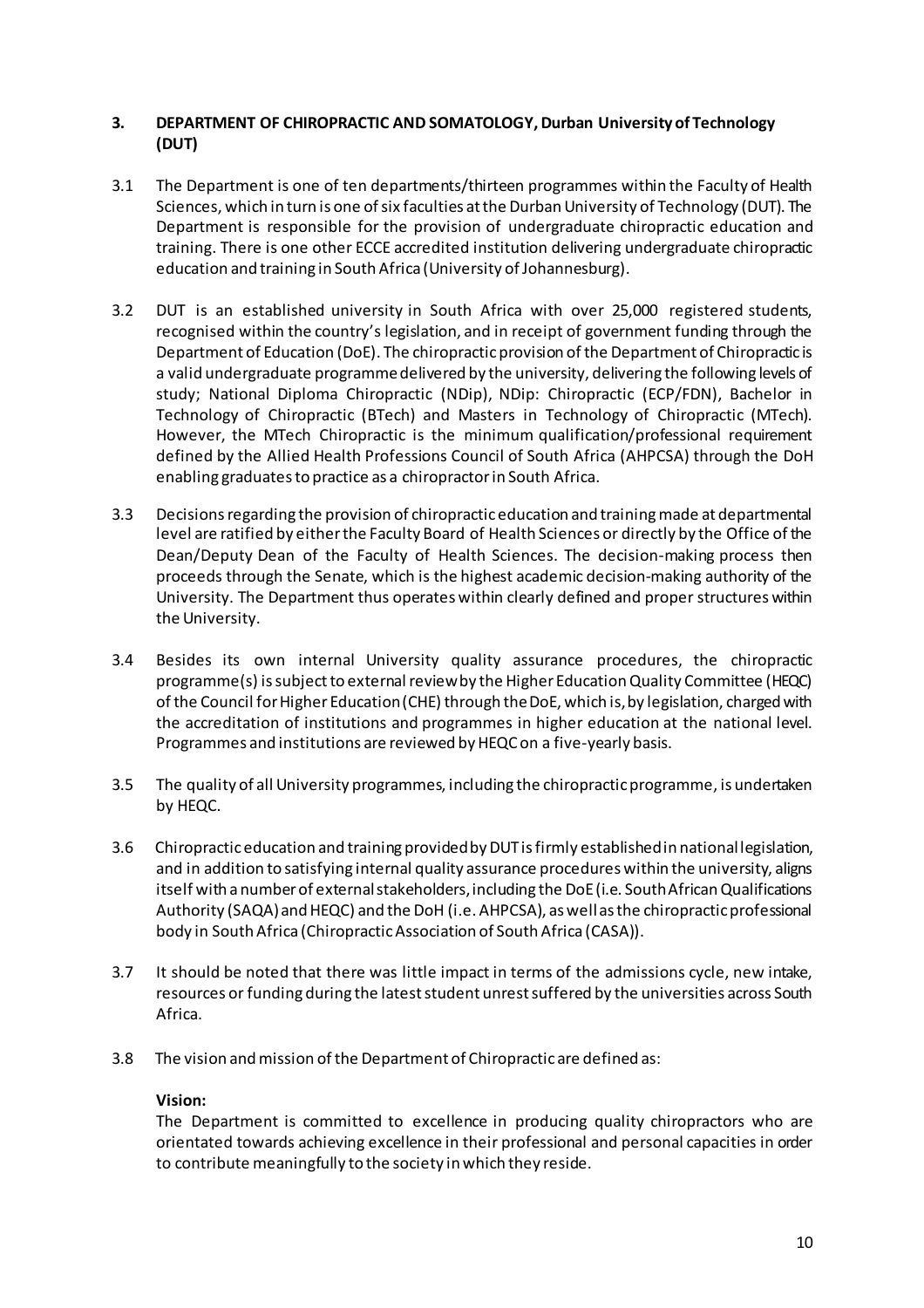# **Mission:**

To produce clinician-scientists within the field of chiropracticwho espousethe ideals of:

- $\Box$  Excellence in their professional/practice environments with regard to ethics, patient care, business practice and professional development as well as their private environments.
- $\Box$  Work within a multidisciplinary team through evidence-based medicine in partnership with the patientforthe betterment of holisticpatient care.
- 3.9 The following sectiondetailsthe findings ofthe Evaluation Teamwith regard to the compliance of the University with ECCE Standards in the provision of chiropractic education and training through the award of MTech: Chiropractic. The findings of the Evaluation Team are based on documentation presented by the University prior and during the on-sitevisit.
- 3.10 The colour-coded systemoutlined belowwas used by the Evaluation Teamto indicate the level of compliance with each standard:

Green = Fully compliant/no risk (this is on track and good)

Light Green = Substantially compliant/low risk (broadly on track with some areas which need to be addressed)

Yellow =Partially compliant/mediumrisk (some significant areas which could be detrimental if not addressed)

 $Red =$  does not comply/high risk (serious concerns threaten this area; high risk in the organisation's overall performance).

# **4. ECCE STANDARDS COMPLIANCE**

# **4.1 AIMS AND OBJECTIVES**

# **4.1.1 Statementof Aims and Objectives**

**The institution/programme must define the overall aims and objectives ofthe firstqualification chiropractic programme and make themknown to its stakeholders. The statements must describe the aims and objectivesresulting ina chiropractor that is competent and safe to enter practice as a primary contact practitionerin the current healthcare environment, withthe appropriate foundation for postgraduate education and training, and a commitmentto, and capacity for, lifelong learning.**

# *4.1.1a Description*

The Chiropractic Department provides undergraduate chiropractic education and training via the following qualifications, National Diploma: Chiropractic, Bachelor in Technology of Chiropractic and Masters in Technology of Chiropractic. The MTech: Chiropractic degree is the only exit level award that enables registration with the Allied Health Professions Council of South Africa (AHPCSA) and which allows graduates to legally practice as a chiropractor in South Africa. The Department is fully committed to produce high quality chiropractors with excellent professional and personal attributes in order to contribute to the healthcare system worldwide. The Department has clearly articulated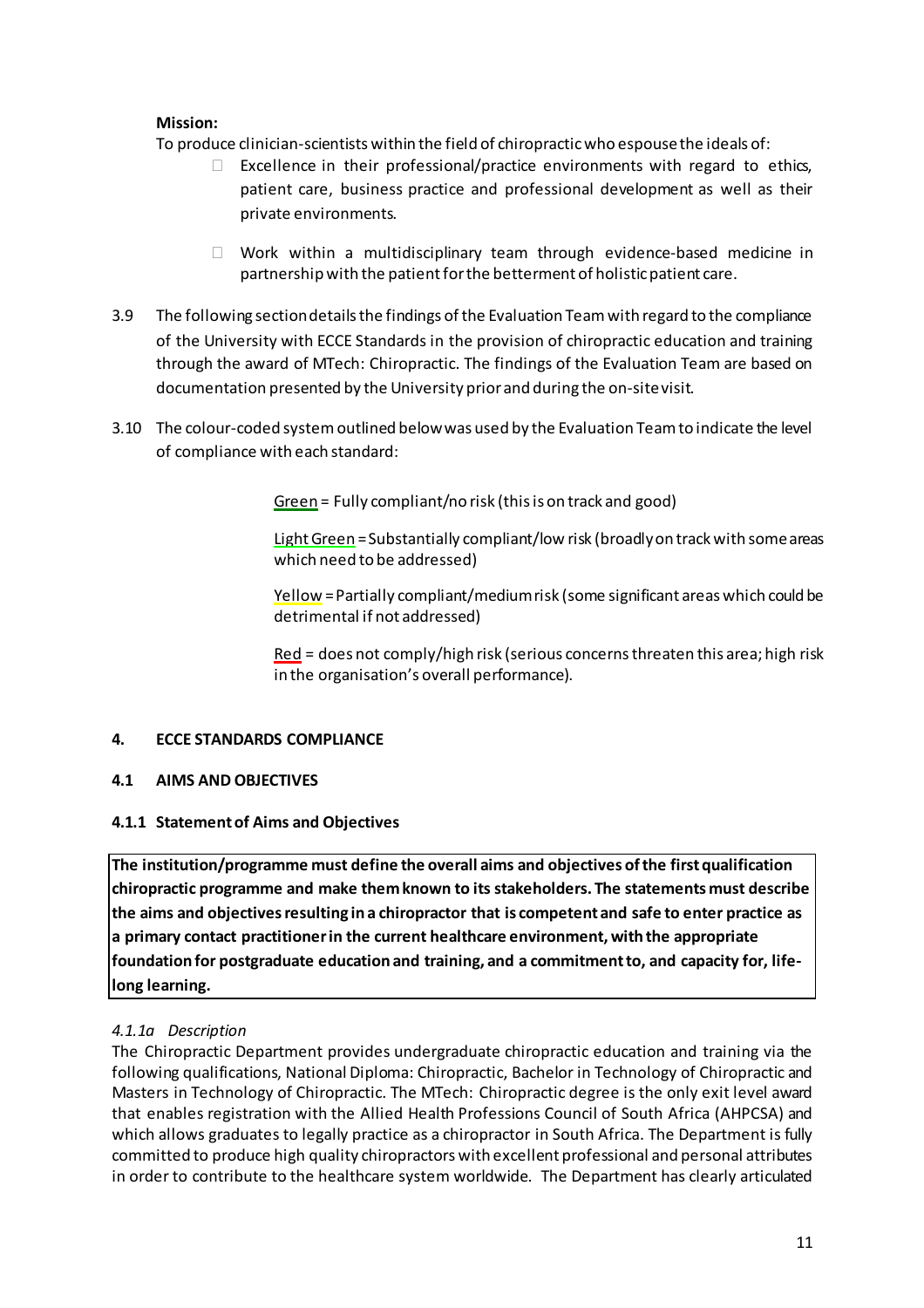Aims and Objectives for their programmes of study and these are linked to central values of the institution in terms of providing high teaching and learning, research and innovation, and contributions to community and society. The Aims and Objectives have been shaped in liaison with external bodies over many years. The latest overall revisions were made in 2008/2009; further changes may be considered within the new programme that is currently with the Department of Higher Education for assessment/evaluation. Key outcomes of the curriculum are clearly defined so as to produce:

- $\Box$  Primary contact practitioners with skills and competence in differential diagnosis
- Specialist assessors of the neuro-musculoskeletal system and other conditions amenable to chiropractic care
- $\square$  Specialists in the field of spinal and extremity manipulation
- $\Box$  Wellness and holistic practitioners trained in the prevention of disease
- $\Box$  Develop practitioners able to work within a multidisciplinary team, through evidence-based medicine and in partnership with the patient, forthe betterment of holisticpatient care.

# *4.1.1b Analysis*

The Aims and Objectives statements allow the knowledge, skills and attitudes necessary for safe and competent practice as a primary contact chiropractic practitioner within a range of healthcare settings. The programme enables the graduate to be equipped for continued learning throughout professional life, in linewith competencies outlined in the Standards.

### *4.1.1c Conclusion*

DUT fully complies with Standard 1.1

# **4.1.2 Participation informulation ofAims and Objectives**

# **The overall aims and objectives ofthe chiropractic programme must be defined by its principal stakeholders.**

#### *4.1.2a Description*

The Aims and Objectives of the programme are shaped and defined in conjunction with the following external bodies and stakeholders:

- □ WHO Educational Standards document
- $\Box$  WFC guidelines on Chiropractic Identity
- $\Box$  ECCE, CCEI and other regulatory agency publications as relevant
- $\Box$  AHPCSA mandate on what is legally required by the AHPCSA for registration of a chiropractor in South Africa
- $\square$  Department of Health's National Strategic Plan
- $\Box$  The Council of Higher Education approved Audit Criteria
- $\square$  South African Qualifications Authority
- $\Box$  DUT strategic vision and mission
- $\Box$  Faculty of Health Sciences strategic vision and mission
- $\Box$  Reviews by internal and external stakeholders

In addition to the above, further avenues are used including: students across the programmes, fulltime and part-time staff.

#### *4.1.2b Analysis*

Staff within the Department and thosewho provide theservice teaching in the earlier years werefully cognisant of the key Aims and Objectives of the chiropractic programme. There was also good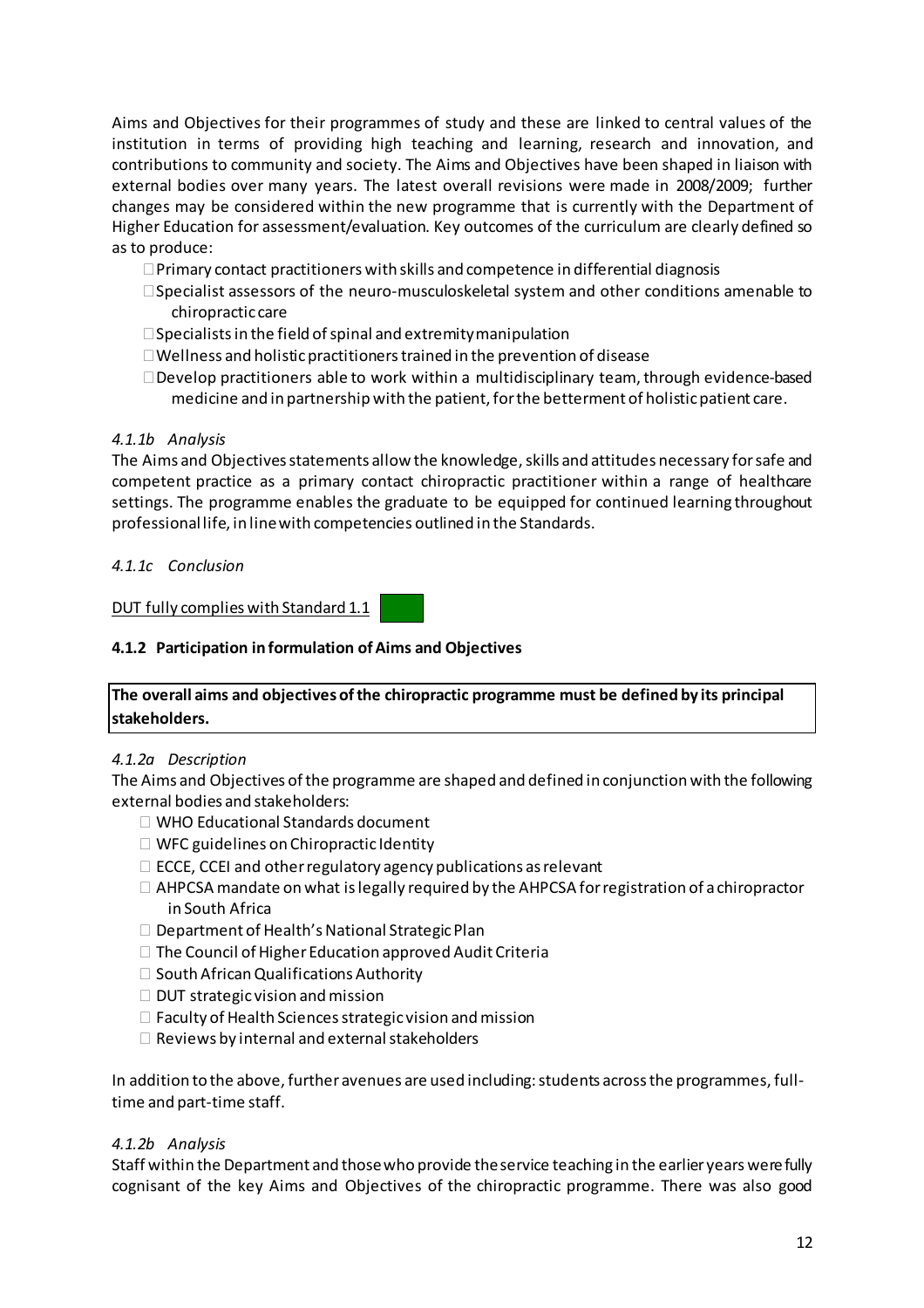evidence of the engagement of the student body in defining the Aims and Objectives. The Department has strong links to the external agencies and the professional associations within South Africa and these bodies are fully informed and utilized within the shaping ofthe provision. There needsto be a formalised mechanism to be set-up for the patients, who use the chiropractic clinics at the University and at the various remote sites, to be used as stakeholders. Use of such persons to regularly review and contribute to the aims and objectives of the chiropractic programme is recommended.

# *4.1.2c Conclusion*

DUT substantiallycomplies with Standard 1.2

# **4.1.3 Academic autonomy**

# **The institution/programme must have sufficient autonomy to design and develop the curriculum.**

# *4.1.3a Description*

The curriculum of the chiropractic programme has been designed and shaped by staff in the Chiropractic Department with inputs by other staff at Faculty and institutional levels. There are clearly defined rules and regulations atthe institutional/Faculty level for any changes or revisionsto the set curriculum. The University operates a central repository for all subject and module descriptors that is freely accessible to all staff.

### *4.1.3b Analysis*

The Chiropractic Department has full autonomy over the design and development of the curriculum in line with rules and regulations appertaining to the policies and procedures of the Faculty and the institution. The staff in the service teaching departments are also fully and formally engaged in this processthrough a numberof communication channels.

# *4.1.3c Conclusion*

DUT fully complies with Standard 1.3

# **4.1.4 Educational outcome**

**The institution/programme must define the competencies(exitoutcomes)thatstudentswill exhibiton graduation in relation to theirsubsequenttraining and future roles inthe profession and the widerhealthcare system.**

#### *4.1.4a Description*

The exit outcomes/competencies of the programme are defined and available to students in the Chiropractic & Somatology Handbook. Further detail of the exit level outcomes was provided in Appendix B1: Magister Tecnologiae. Students must acquire the knowledge, skills and attitudes to enable them to graduate and practice as a safe and competent practitioner within the wider healthcare community in South Africa.

# *4.1.4b Analysis*

The exit outcomes/competencies align with the ECCEStandards.

#### *4.1.4c Conclusion*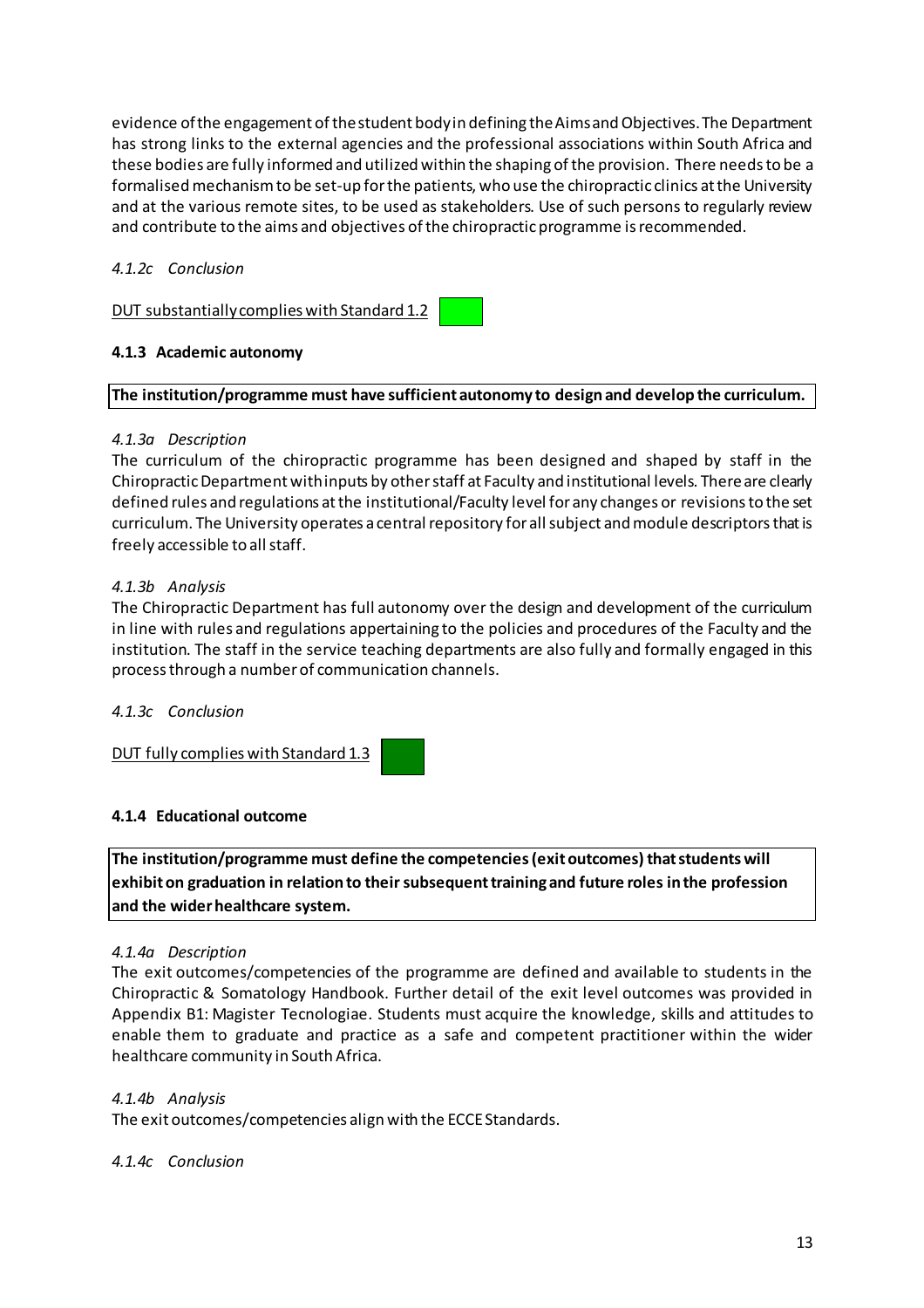### **4.2 EDUCATIONAL PROGRAMME**

### **4.2.1 Curriculummodel and educational methods**

**The institution/programme must define acurriculum model and educational (teaching and learning) methods consistentwith the objectives ofthe curriculum.**

**The curriculum and educational methods must ensure the students have responsibility fortheir learning, and prepare themfor lifelong,self-directed learning throughoutprofessional life.**

#### *4.2.1a Description*

The curriculummodel focuses on the basic sciencesin the firsttwo years of the programme with the emphasis shifting to the clinical sciences in years 3 and 4 culminating with clinical training in year 5. The University has recently stipulated that scheduled staff/student contact time should be no more than 40% of the total staff contracted working hours.

The programme is structured as follows:NDip: Chiropractic (3years), 1-yearBTech: Chiropractic and 1-year MTech: Chiropractic. Students must qualify with an MTech: Chiropractic to undertake an internship with the AHPCSA. Completionofthe internship allowsfull registration withthe Counciland the right to practice chiropractic.

### *4.2.1b Analysis*

The curriculummodel istraditional and generallyconsistentwith theobjectivesofthe curriculum. The decision of the University to limit student contact time should give students more time for self-study and reflection although it is still too early to know to what extent this is the case. Better integration of the clinical sciences in the early years may benefit the students' learning.

### *4.2.1c Conclusion*

DUT substantiallycomplies with Standard 2.1

# **4.2.2 The ScientificMethod**

**The institution/programme must teach the scientificmethod, other forms of research inquiry and evidence-basedpractice, including analytical and critical thinking.**

**The curriculum must include elementsfortraining studentsin scientific thinking and research methods.**

#### *4.2.2a Description*

Students are introduced to the scientific method from their first year and this is continued in a structured fashion through to year 5 on the programme. Scientific methods are taught both in the classroom and using laboratory practical sessions. Modules include a wide range of scientific topics including for example: Philosophy, History and Principles; Epidemiology; Chiropractic Principles and Practice and Research Methods and Techniques.Fromyear4scientific thinking and researchmethods are reinforced as all students engage in a self-selected research project. This element requires a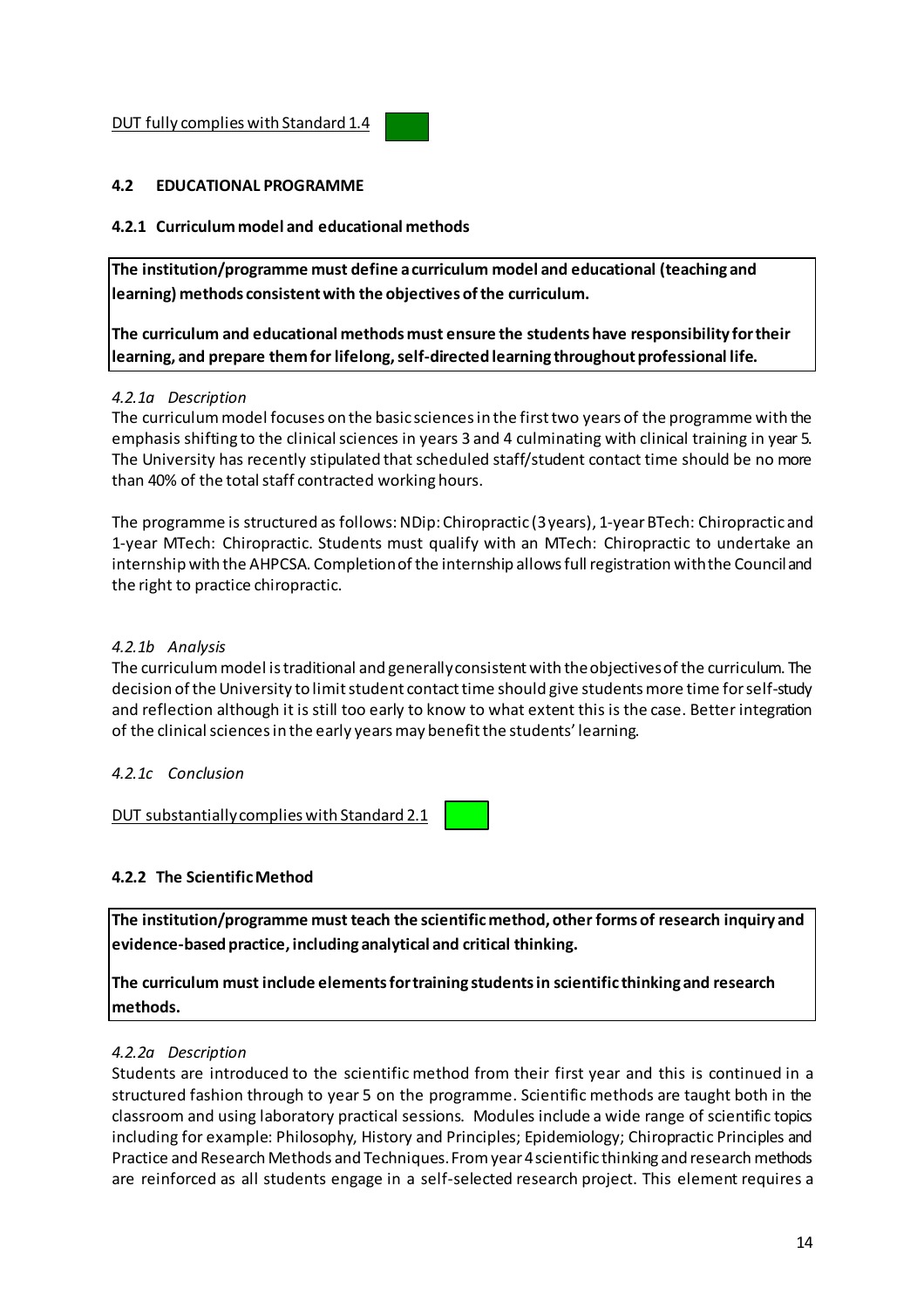detailed research proposal, research and ethics committee approvaland a dissertation in the form of a bound thesis. Academic support and additional physical facilities are provided to support all students undertaking their project component.

# *4.2.2b Analysis*

The design of the curriculum allows for development of strong scientific thinking and research skills overthe whole programme. The skills acquired in the early years are used to defineand fully develop the research project proposal in the fourth year. The process of approval of the students' proposals continues to be encumbered by central processes and perceived as overly complicated by students and current system that is in place needs review. The depth and content of the final year dissertation the students have to produce is over-ambitious, so that the research work and write-up cannot be completed in an acceptable timeframe. This issue of student progression is compounded by time pressures on staff and the lack of suitably qualified and experienced project supervisors. All aspects of the research project need to be addressed urgently so as to enhance the learning experience for the students.

# *4.2.2c Conclusion*

DUT fully complies with Standard 2.2

# **4.2.3 Biomedical Sciences**

**The institution/programme must identify andinclude in the curriculum those contributions of the basic biomedicalsciencesthat enable a knowledge and understanding ofthe basic sciences applicable to the practice of chiropractic.**

# *4.2.3a Description*

The curriculum includes a wide range of basic sciences most of which are supplied by service teaching staff.Of note is a large human dissection facility foruse by students on the chiropractic programme. The chiropractic programme benefits from the expertise, resources and facilities that the Service Departments of the University make available. Basic biomedical sciences are taught mainly in the first two years of the programme.

# *4.2.3b Analysis*

There is ample evidence that the curriculum contains the basic sciences applicable to the practice of chiropractic. It is questionable whether all the basic sciences included in the curriculum are equally important to the practice of chiropractic. The service staff teaching the basic sciences appear to have a very good understanding of what is required for the chiropractic programme and regularly communicate with chiropractic staffin thisregard.The teamfeltthis was an example of goodpractice.

# *4.2.3c Conclusion*

DUT fully complies with Standard 2.3

# **4.2.4 Behavioural and Social Sciences, Ethics and Jurisprudence**

**The institution/programme must identify andinclude in the curriculum those contributions of the behaviouralsciences,socialsciences, ethics,scope of practice and legalrequirementsthat enable effective communication, clinical decision-making andethical practice.**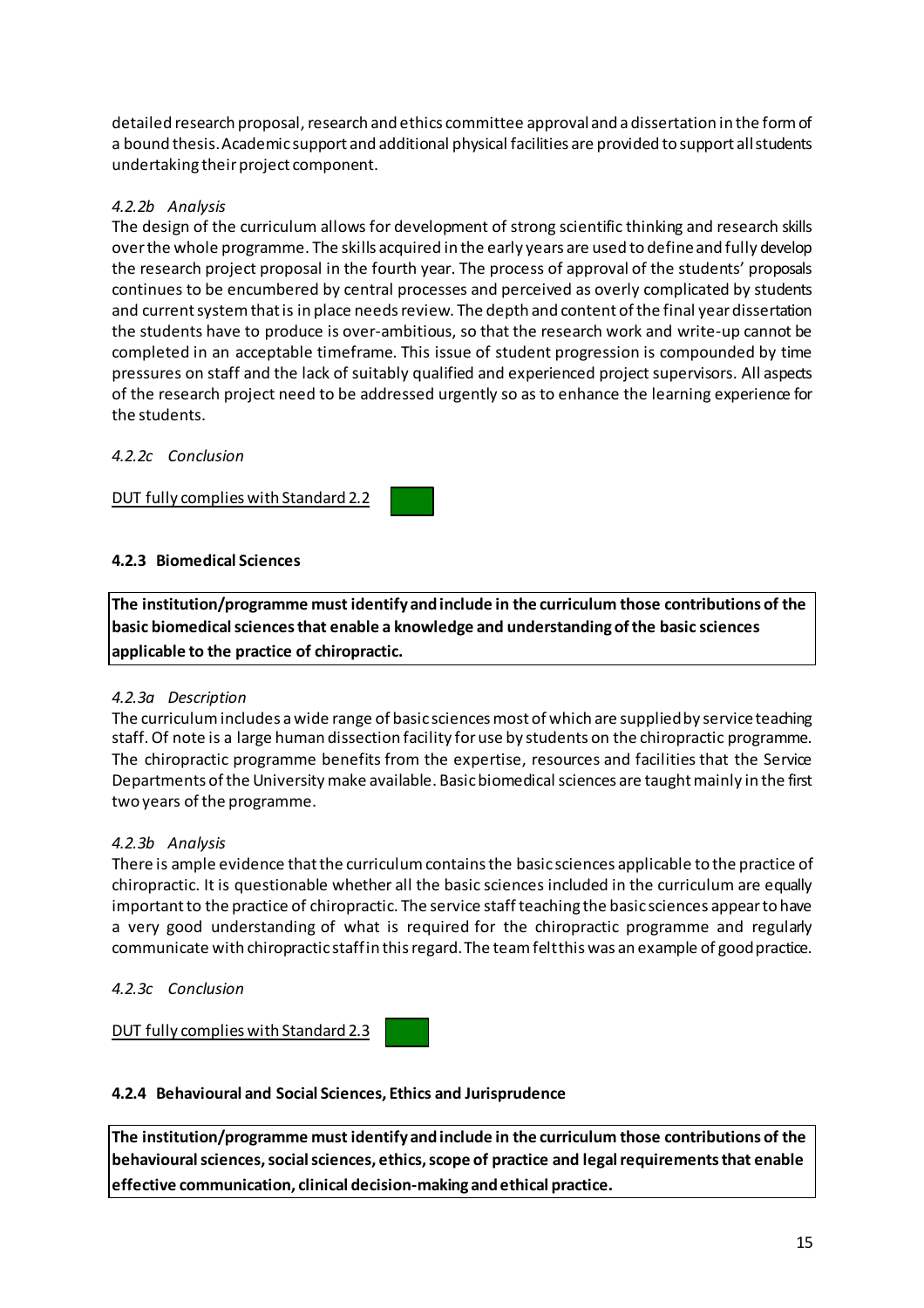### *4.2.4a Description*

There are a number of modules (15) throughout the curriculum that contain elements of the behavioural and social sciences, ethics and jurisprudence.

### *4.2.4b Analysis*

There is ample evidence that there is sufficient contribution from these subject areas for students to understand the importance of effective communication and be able to develop effective ethicaland clinical decision-making skills.

*4.2.4c Conclusion*

DUT fully complies with Standard 2.4

### **4.2.5 Clinicalsciences and skills**

**The institution/programme must identify andinclude in the curriculum those contributions of the clinicalsciencesthat ensure students have acquired sufficient clinical knowledge andskillsto apply to chiropractic practice ina primary contact setting.**

### *4.2.5a Description*

The curriculum is designed to focus on neuromusculoskeletal and non-musculoskeletal conditions commonly seen in practice in South Africa. The clinical skills include Anamnesis, Physical examination, General Diagnosis, Diagnostic Imaging, Laboratory diagnostic procedures, Radiography, Pain management, Manual therapies, Supportive techniques, Modalities, Patient care and management, Patient advice and education, Disease prevention and Health promotion, Nutrition and Rehabilitation.

The students' knowledge and skills are tested both clinically in a practical setting as well as a theoretical setting. In year 4, Diagnosis is taught and the students have access to a hospital once a week to interview and examreal patients and interactwith otherhealth professionals.

#### *4.2.5b Analysis*

The clinical sciences component of the curriculum is quite solid and robust. The elements of the curriculumrelated to it are logically constructed and verticallyand horizontally integrated. As a result, the students receive adequate training in neuromusculoskeletal conditions commonly seen by the chiropractor as well as visceral conditions commonly see by primary health care providers in South Africa. The hospital rotation in year 4 provides an excellent opportunity to see common clinical conditions and more complex cases. It also provides opportunities for interdisciplinary interactions, thus amplifying the learning experience.

#### *4.2.5c Conclusion*

DUT fully complies with Standard 2.5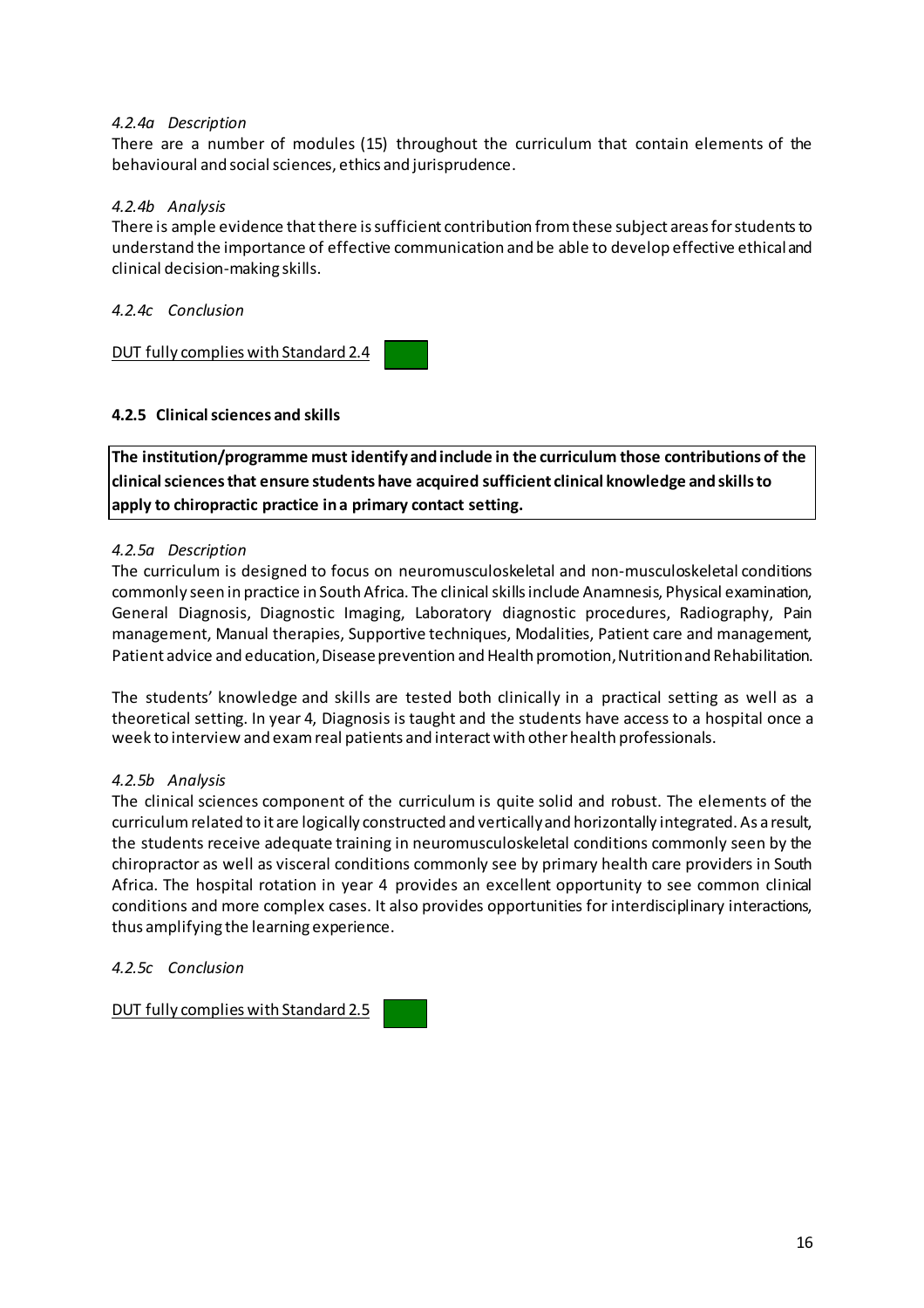### **4.2.6 Chiropractic**

**The institution/programme must fosterthe ability to participate in the scientificdevelopmentof chiropractic.**

#### *4.2.6a Description*

The programme is based on the principles of the scientific method and evidence-based practice and the curriculum contains subjects and modules that address Chiropractic history and Development and Appreciation of research. The students must complete a final research project and dissertation related to chiropractic topics as a graduation requirement.

#### *4.2.6b Analysis*

The curriculum provides the students with knowledge and appreciation of the Chiropractic history and how it relates to the current status of the profession. The students are taught to be critical and to exercise reasoning. The depth and extension of the final dissertation lead the students into the comprehension of the importance of the scientific method in the development of chiropractic, although only about 10% of the Master's Final dissertations are currently published.

#### *4.2.6c Conclusion*

DUT fully complies with Standard 2.6

# **4.2.7 Clinicaltraining**

**The institution/programme must identify andinclude a period of supervised clinicaltraining to ensure the clinical knowledge andskills, communication skills and ethical appreciation accrued by the student can be applied in practice, and so enable the student to assume appropriate clinical responsibility upongraduation.**

**Every studentmust have early patient contact leading to participation in patient care.**

#### *4.2.7a Description*

Clinical training is mainly provided in year 5. The requirements for patient numbers is of 35 new patient contacts, which includesa full case history and physicalexamination, and 350followup patient encounters. Clinical training is performed atthe ChiropracticDay Clinicon campus. The students also have access to satellite clinics (Marburg, Cato Ridge, Narian Jeawon Vedic Center and Inkosi Albert Luthuli Central Hospital Clinic) and Sports and Community events. The studentsrotate through these settings in a controlled way, except for the Sports and Community events that are of volunteer participation, though there is a good take up by the students. Transportation is provided by the DUT for all these settings, except for one of the satellite clinics. Also, all students are insured as the schedule for all the activities and rotations is sent ahead of time to the insurance company. Because of forced clinic closures caused by elements beyond the control of the DUT, students can complete theirrequirementsusing the satellite clinicnetwork and the *ad hoc*events.Thisflexibilityis expressed through the possibility of completing the requirements of 35 new patient and 350 follow up patient encounters by using 95 follow up contacts from sports events after completing a minimum of 127 patients before they can be granted this possibility; 40 student patients and 70 community service patients. The patient records are kept locally in each clinic and numbers of patients seen by the students is controlled and centralised in the Chiropractic Day Clinic reception. The students are supervised by a clinician and there is one clinician per 12-15 students, except from 11.30am until 12:30pm when there are two supervisors due to a peak of patients during that time. The students are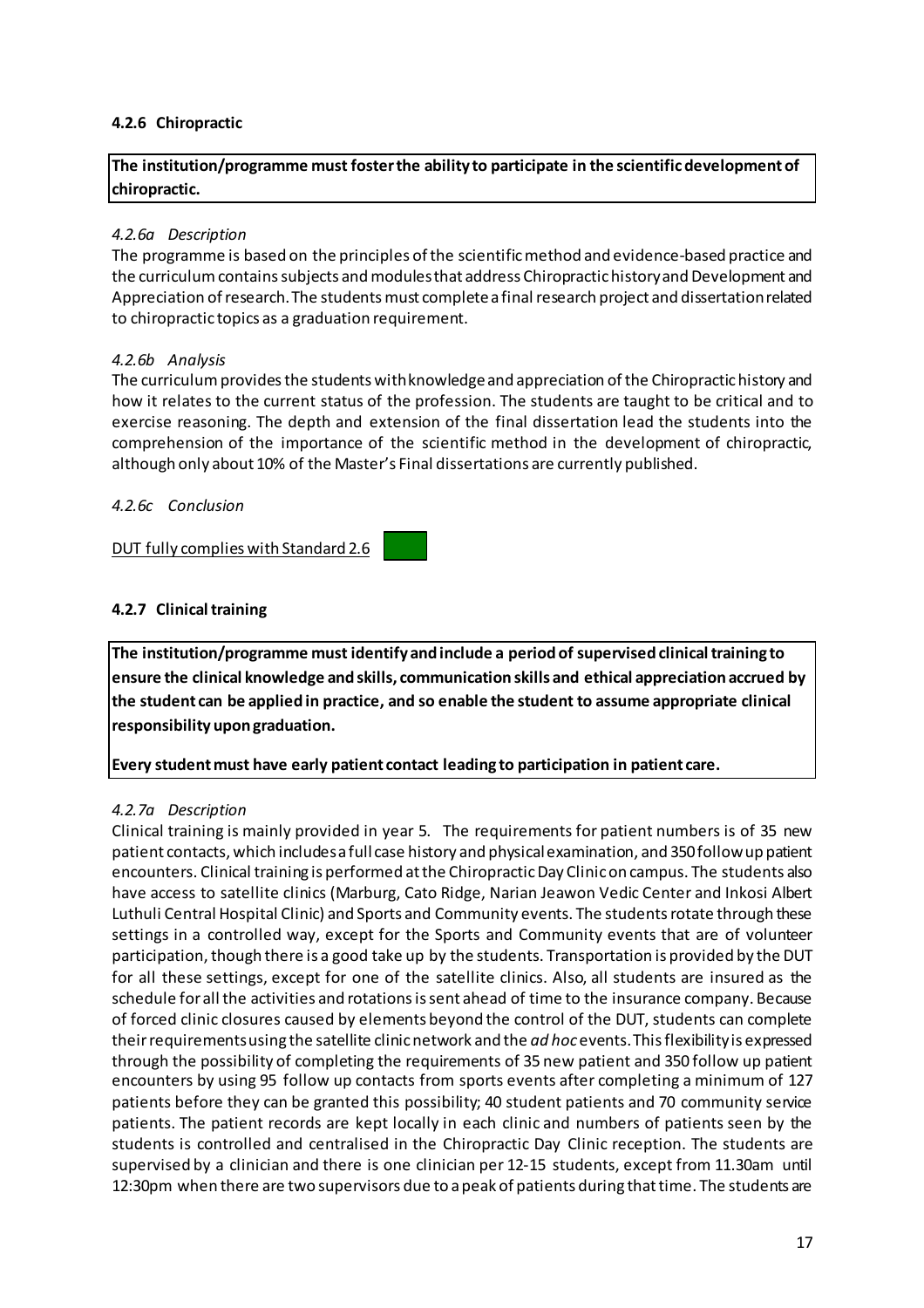given 3 to 3.5 hours for a first visit if they are junior students in the clinic and one hour less for the senior students. For all follow up encounters, the time allowed is of one hour. The students in the year 4 have the opportunity to shadow the 5<sup>th</sup> year students.

# *4.2.7b Analysis*

The clinical training component of the programme is of good quality. The new remodeled campus clinic provides a good environment for this training to take part. In this renovated clinic, the file system is well organized and storage is adequate. Besides the Chiropractic Day Clinic, the access to a network of satellite clinics in social-challenged areas exposes the students to a wide variety of clinical conditions, range of age and case-mix that prepare the students for clinical practice upon graduation. Due to time constraint, the team did not visit the satellite clinics. Also, the ad hoc events are in number and quality adequate for expanding training for special population such as athletes. The satellite clinics also provide good interaction between the students and other health professionals. Interactions include referrals to and from these professionals.

The programme provides satellite clinics thus allowing further opportunities for the students to complete the requirementsfor clinical training. The students propose the care plan that is approved by the supervising clinician. However, the students are not required to substantiate their care plan with currentliterature and evidencesin a formal way. This could be implementedtomatch the strong evidence-based character of the programme. Also, the team identified the lack of use of PROMs (Patient-Reported Outcome Measures) in the Chiropractic Day Clinic. Outcome measures could improve patient care and also provide data for the future research projects for the Master's final dissertation. More extensive contact with the clinic and chiropractic care through a well-structured clinical observation system for years 1 through 3 is advisable. Digital patient records should be implemented when the infrastructure allows. A new proposal for field clinicians to obtain CPD credits through clinic supervision might increase the number of supervisors, thus improving the SSR in clinical training.

# *4.2.7c Conclusion*

DUT substantiallycomplies with Standard 2.7

# **4.2.8 CurriculumStructure, Composition and Duration**

**The institution/programme must describe the content, duration and sequencing of coursesthat guide both staff and students on the learningoutcomes expected ateach stage of the programme, and the level ofintegration between the basic sciences and clinicalsciences.**

# *4.2.8a Description*

The programme complies with national standards for chiropractic education. The programme was reviewed by the AHPCSA in 2016. The outcome of the review was not publicly available at the time of the ECCE visit. Learner guides for all courses provide students with the learning outcomes and assessment strategies for each course are available. The programme has in the past included much didactic delivery. There is currently a move towards more self-directed study and it is expected that this will be addressed with the new curriculum currently awaiting approval by the Department of Higher Education and Training. The teaching and learning strategy has changed across the institution limiting tutor-led contact time to 40% with the remaining 60% dedicated to directed and self-directed study. There was a perception amongst students that the workload is not evenly spread across the programme. It was feltthat Year 3 had a very heavy workload when compared with other years. The Self Evaluation Report acknowledges that the current programme structure is not optimal in terms of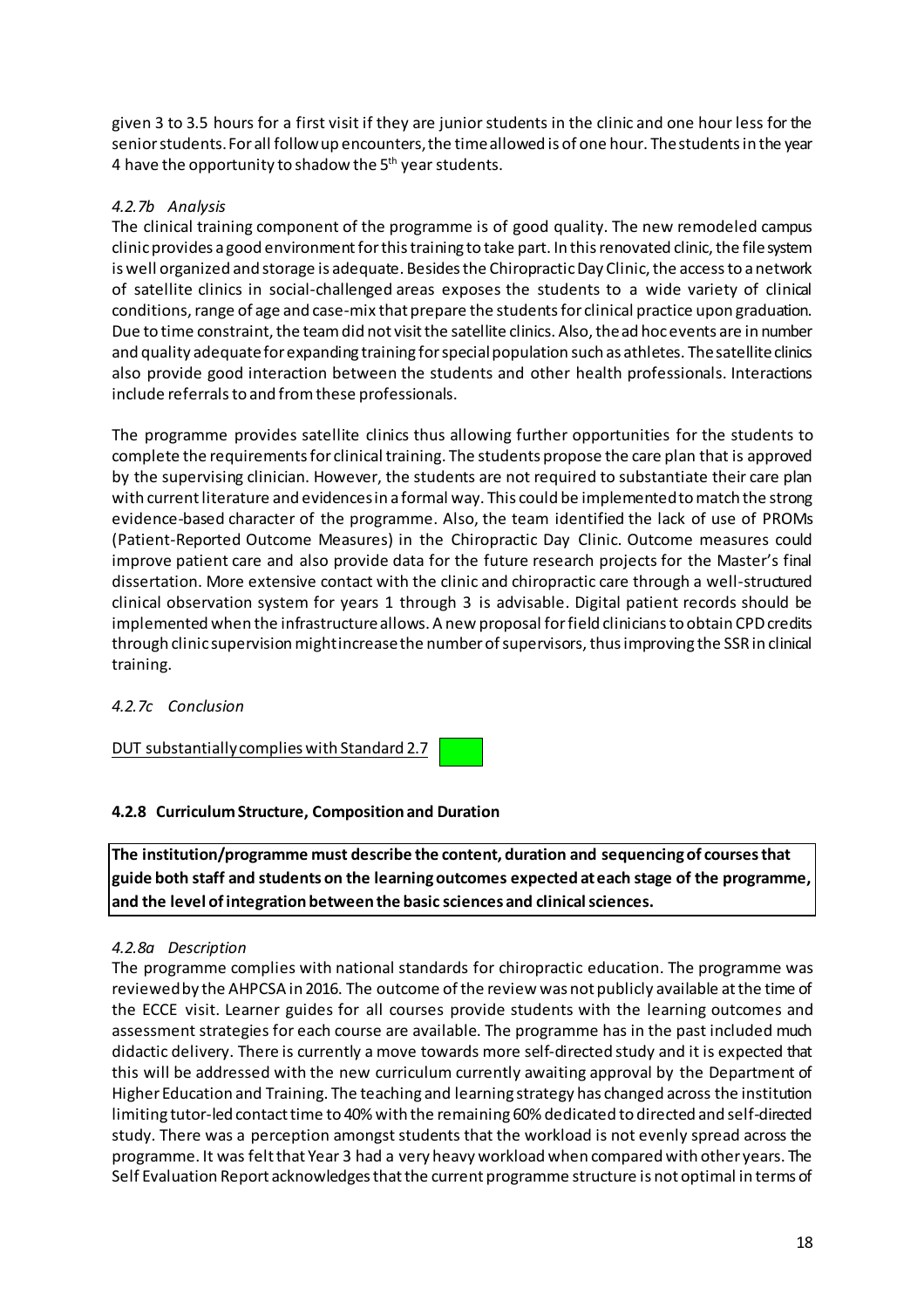the level of subject integration and the placement of subject material (pg. 25). The chiropractic programme team have chosen to weightthe Master's dissertation with 50% (90 credits) of the total credits for the Master's level of the programme. This has been done mainly to encourage research output within the department. National guidelines advise that Master's dissertations should range between 45and 60 credits.

# *4.2.8b Analysis*

The content, duration and sequencing of coursesismapped outtogetherwith learning outcomesfor each stage of the programme. The Self Evaluation Report recognises that integration between subjects is not optimal and considers that the new curriculum will go some way to address this. There appeared to be a perception amongst some staff that the reduction in contact time had resulted in staff spending more time teaching rather than less. It was suggested that this was because a reduction in contact time was associated with a reduction in staffing resulting in an increased workload for teaching staff. The panel was not able to substantiate this claim. Staff were aware thatthe University had a workload model but were uncertain of how workload was calculated. The dissertation appears overly ambitious. Both staff and students had issues with the dissertation. Staff with regard to the number of dissertations each staff member has to supervise and the amount of time this takes and students with the time it takes to complete the dissertation. The consequence of such ambitious dissertationsisthatstudents are not ableto completetheprogramme within 5years. This has obvious implications for the student such as increased financial outlay and delayed entry into the profession.

# *4.2.8c Conclusion*

DUT partially complies with Standard 2.8

### **4.2.9 Programme management**

**A curriculum committee (or equivalent(s)) mustbe giventhe resources,responsibility, authority and capacity to plan, implement andreviewthe curriculumto achieve the aims and objectives of the chiropractic programme.**

#### *4.2.9a Description*

The curriculum development and review committee members perform the role of the curriculum review. External stakeholders including Chiropractic Association of South Africa (CASA) and the Allied Health Professions Council of South Africa (AHPCSA) also play a role in the programme management. These submissions are then considered by the CQPA.

#### *4.2.9b Analysis*

A robust programme managementisin place and all courses undertake a6 year periodic review with annual monitoring reviews. The annual quality assurance of the programme is done at a modular level where the department then has to submit it at a faculty level along with a development success plan.

*4.2.9c Conclusion*

DUT fully complies with Standard 2.9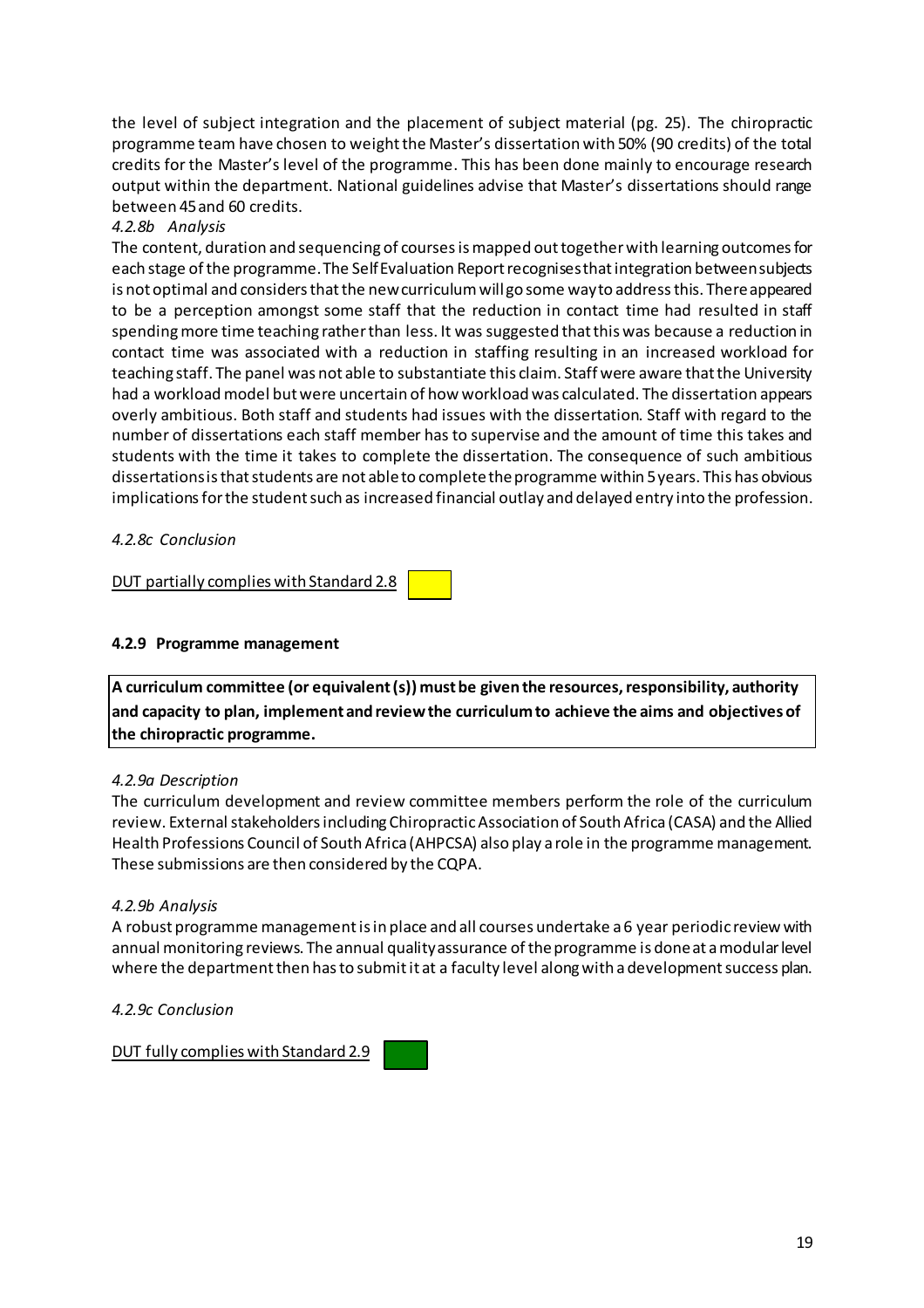**4.2.10 Linkage withsubsequentstages of education and training, chiropractic practice and the health care system** 

**Operational linkage must be assured between the firstqualification programme and the subsequentstage of training or practice that the student will enterafter graduation.**

**The curriculum must reflectthe environmentinwhich graduates will be expected towork and be responsive tofeedback from graduates, the profession and the community.**

### *4.2.10a Description*

In year 6, students fill out a registration form for the internship programme. Upon fulfillment of all requirementsto be awarded the MTech: Chiropractic, graduatesreceive an internship numberfrom the AHPCSA allowing them to start the Public Sector work as part of the internship programme. On completion of this and submission of a portfolio, the chiropractor can apply to the AHPCSA for permanent registration. The organization of the internship, which requires a minimum of 675 hours, is undertaken by AHPCSA. Throughout the internship programme, there are strong links between the Department and externalstakeholdersthrough theinclusion of variousmembers offull-time and parttime academic chiropractic staff on various committees and international bodies. The Allied Health Professions Council of South Africa (AHPCSA) does not recognize any education or training qualifications priorto the completion ofthe MTech: Chiropractic.

### *4.2.10b Analysis*

The programme is structured in a way to follow up the student from the completion of the undergraduate degree to the Master's Degree, since the AHPCSA does not recognize any education prior to the completion of the Master's Degree. The programme offers all the necessary steps to obtain full registration, making this process a seamless one.

#### *4.2.10c Conclusion*

DUT fully complies with Standard 2.10

# **4.3 ASSESSMENT OF STUDENTS**

### **4.3.1 Assessmentmethods**

**The chiropractic institution/programme must define anddocument the methods used for assessment, including the criteria for progression and appeals procedures.Assessmentmethods must be regularly evaluated, and new assessmentmethods developed as appropriate.**

#### *4.3.1a Description*

Assessment remainsin line with University policy and regulations and has not changed substantially since the initial accreditation in 2009. Assessment is subject to published University policies and regulations and is administered by the Centre for Quality Promotion. The Chiropractic course handbook for each year gives a clear description of what is expected and what examinations will be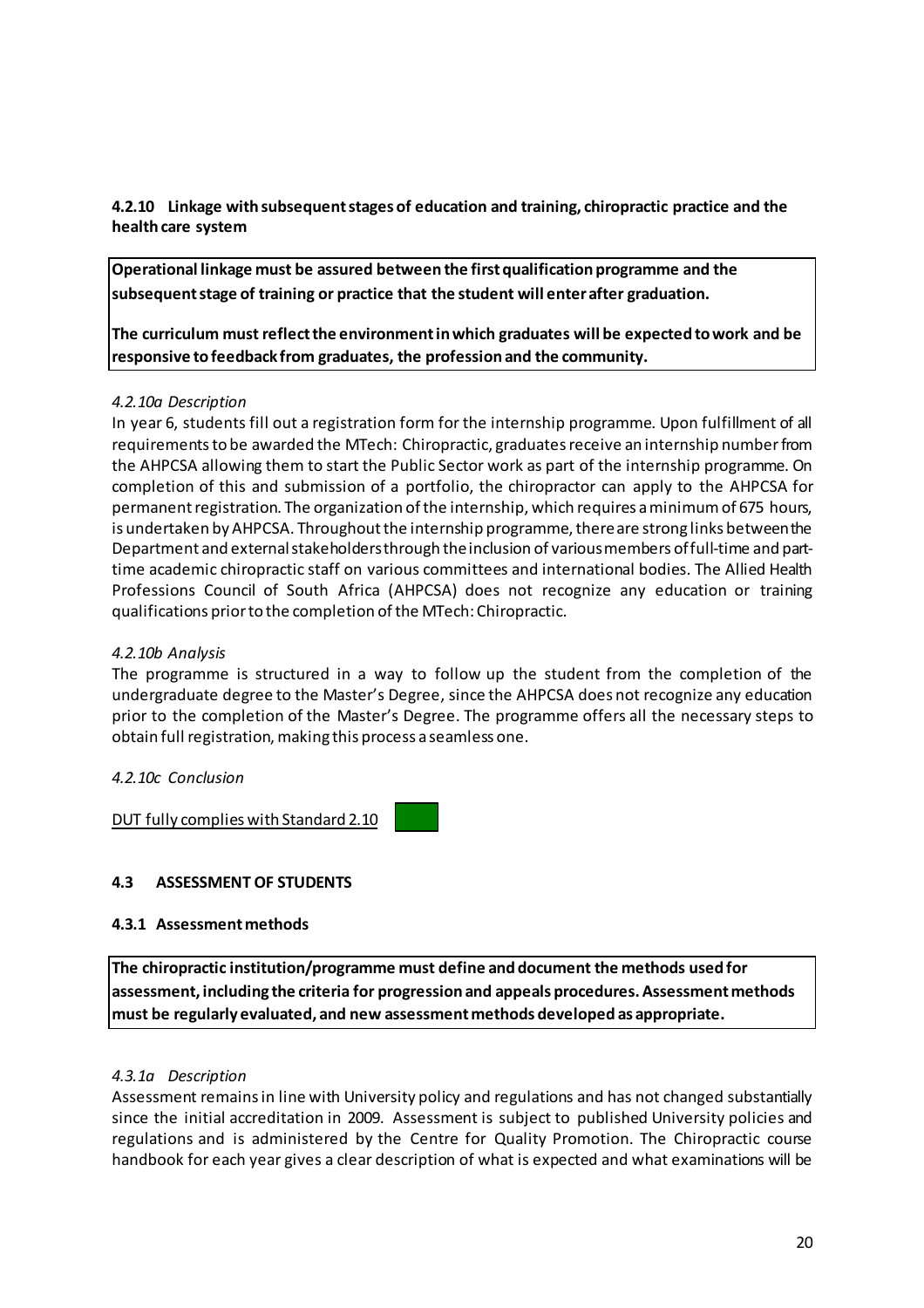done throughout the year. Multiple assessments are done throughout the year to assess clinical competence in the form of OSCEs, competencies, written, practical and oral tests.

# *4.3.1b Analysis*

External moderators or examiners are brought in for exit exams in third, fourth and fifth year. The Master's thesis is sent for external moderation and marking by two external examiners selected by the Faculty. There are guidelines that have been put in place for marking of the Master's thesis and a system is in place for inconsistent marking. The turn-a-round for marking should be 6-8 weeks but has taken significantly longerin some cases which hasimpaired studentsto graduate on time.

# *4.3.1c Conclusion*

DUT fully complies with Standard 3.1

# **4.3.2 Relation between assessment andlearning**

**The assessmentprinciples, methods andpractices must be appropriate to the learning outcomes and the educational aims and objectives, and promote appropriate learningpractices.**

### *4.3.2a Description*

Policies regarding assessment and learning outcomes for modules are set out clearly in the Chiropractic Study Guides. The pre-requisites for tests and the required pass rate are clearly set out in the chiropractic guide. A wide range of assessments and examinations are used throughout the year. Students that require extra time for examinations can apply through the student counselling centre for additional timein examinations.

# *4.3.2b Analysis*

The Department gives clear guidance of their expectations for students in assessments and examinations. Learning outcomes are addressed by the lecturing staff for students to have a clear understanding of what is expected of them.

# *4.3.2c Conclusion*

DUT fully complies with Standard 3.2

# **4.4 STUDENTS**

#### **4.4.1 Admission policies and selection**

**The institution/programme must have a clearlydefined admission policy that is consistently applied, and that includes a clearstatement on the rationale and process of selection ofstudents.**

#### *4.4.1a Description*

The student admission policy for the University resides with the office of the Academic Registrar and is reviewed periodically. A clear admission policy is in place and this is formally stated in the Programme Handbook. There is a well-defined mechanism from once an applicant initially applies to DUT for a place to theirsubsequentinduction on the course. Student applications are routed through the Central Applications Office of KwaZulu Natal then onto the admissions team at DUT and forwards to the Faculty and Department for consideration. The entry requirements onto the chiropractic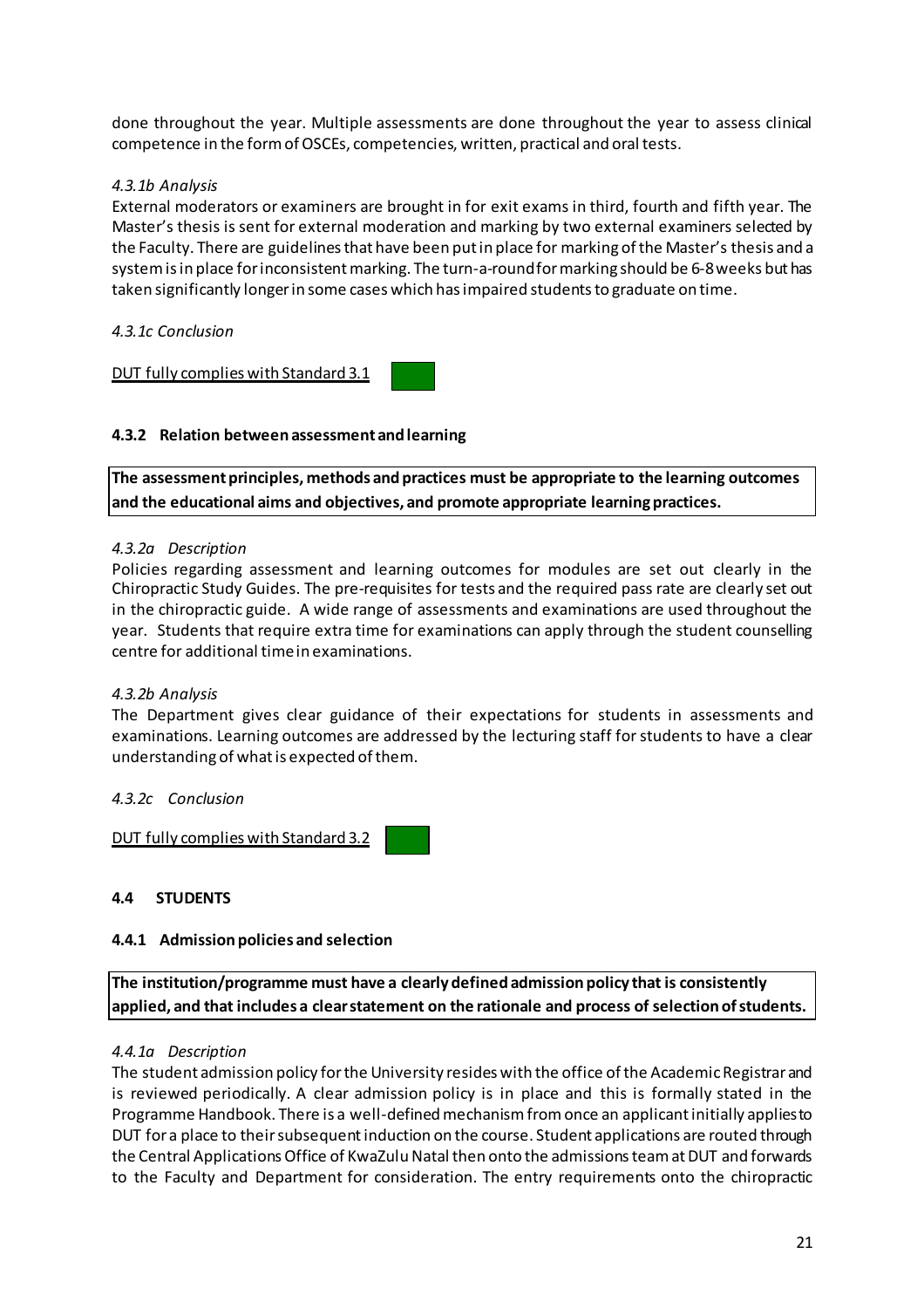programme are applied consistently. The programme offers an Extended Curriculum learning programme forthose not processing the requisiteentry requirements.Intakeisin-linewith thecentral University targets – being set for 3 years at Senate level. In terms of the admission of students (with regards to quotas), there is no minimum intake of any particular type of applicant, however, the institution has set maximum thresholds. There are applications from neighbouring African countries and some from Europe. There is a prospectus that is updated annually. Furthermore, the University arranges marketing events in schools and the chiropractors/students take part in these events. Centralised new student open days are also held in the University.

# *4.4.1b Analysis*

The admission process is seen to be fair and rigorous. University target numbers are being met by the Department. There is an ethnic imbalance compared to rest ofthe University due to cultural reasons of knowing aboutthe use of manual treatment as part oftherapy coupled with financial issues about establishing a practice upon graduation. The University is aware of this ethnic imbalance. No formal response established as overall the University meets its ethnicity targetsfor the Government. There has been a marginal increase in the enrolment of African students recently. The foundation year available forstudents nomeeting entry requirements has had very little take-up in recent years. The Department is proactive in terms of its recruitment campaigns in highlighting the chiropractic profession within schools and to the community in general via the use of student ambassadors, open days and information leaflets.

*4.4.1c Conclusion*

DUT fully complies with Standard 4.1

# **4.4.2 Studentintake**

**The size of studentintake must be defined and related to the capacity of the chiropractic institution/programme to provide adequate resources at all stages of the education.**

# *4.4.2a Description*

The enrolment targets are set for three years at a time. University management determines the student intake with input from Department/Faculty level. The programme admits students to either year 1 or a foundation year depending on qualifications. The majority of students go into year 1. Student enrolment is stable which allows for accurate resource planning. The number of African students has increased although there is no requirement for the Department/University to widen participation.

# *4.4.2b Analysis*

The size if the student intake is controlled and related to available resources.

*4.4.2c Conclusion*

DUT fully complies with Standard 4.2

# **4.4.3 Student support and counselling**

**The institution/programme must offerappropriate studentsupport, including induction of new students, counselling interms ofstudent progress and otheracademic matters, and personal and social needs ofstudents.**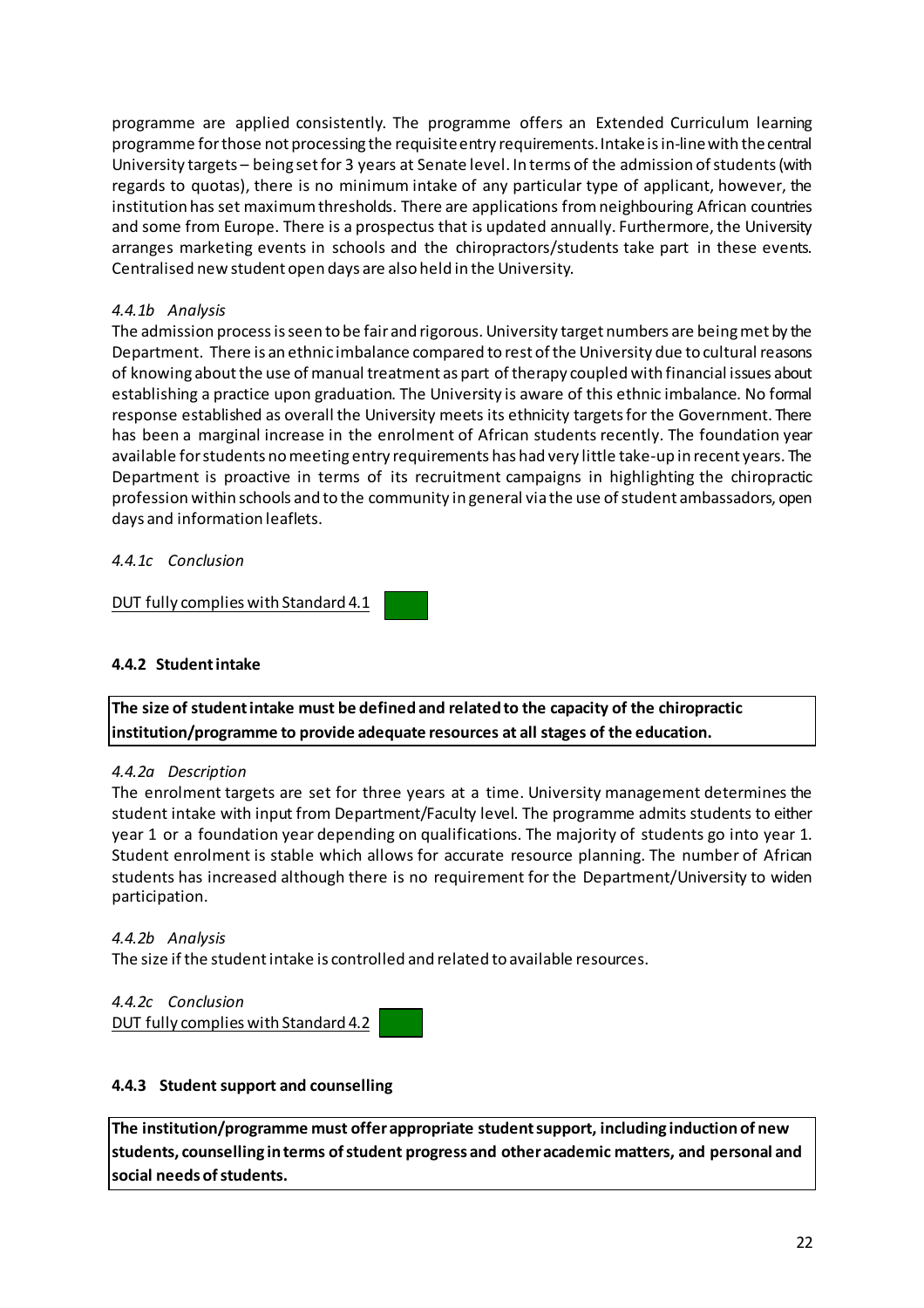# *4.4.3a Description*

A student support system is built into the programme from a departmental and facultylevel. Lecturing staff monitor and identify at-riskstudents who are approached and can be referred to supportsystems if need be. Full-time and part-time lecturing staff are easily accessible for guidance or support for students who do not understand work either via e-mail, setting up an appointment or directly after lectures. The Academic Development Ambit has been implemented into the Health Science Faculty programme. The programme bridgesthe gap forfirst yearstudentsmoving fromsecondary to tertiary education with weekly courses implemented into the lecture timetable dealing with referencing, study techniques, time management and basic computer skills. At-risk students can also be sent by the Faculty or self-refer for consultations to assist where necessary. Students also have access student counselling which is free for all registered DUT students. Support is given on an academic and personal level. The student counselling centre includes HIV/Aids support unit, student counselling and health clinic.

# *4.4.3b Analysis*

Student support and counselling is well developed within the University. The implementation of the Academic Development Ambit in 2012 has proven to be a good support system for at-risk students as well as assistance for first year students during their transitional period. The Academic Development Ambit gives monthly reports to the Department so as to allow the department to monitor student needs. This programme is wellutilized by students. Computerlabsare open from8:00-22:00 h, 7 days a week with support staff in the computer laboratories for students that need assistance.

*4.4.3c Conclusion*

DUT fully complies with Standard 4.3

# **4.4.4 Studentrepresentation**

**The institution/programme mustsupportstudentrepresentation and appropriate participation in the design, management and evaluation of the curriculum, and in other matters relevantto students.**

# *4.4.4a Description*

Students are represented at all levels throughout the University's committee structures. The chiropractic students have a classrepresentativewithin each year, elected by the students. The class representatives meet with the Department once a month to raise any concerns relevant to the students. Students also participate in the international chiropractic student forum, the World Congress of Chiropractic Students (WCCS). The CASA has a student liaison based in Durban who interacts regularly with and offers support where needed.

#### *4.4.4b Analysis*

Students complete Subject Evaluation Questionnaires to assist with the curriculum development. Student representatives across the cohort meet regularly with academic staff and subject heads.

*4.4.4c Conclusion*

DUT fully complies with Standard 4.4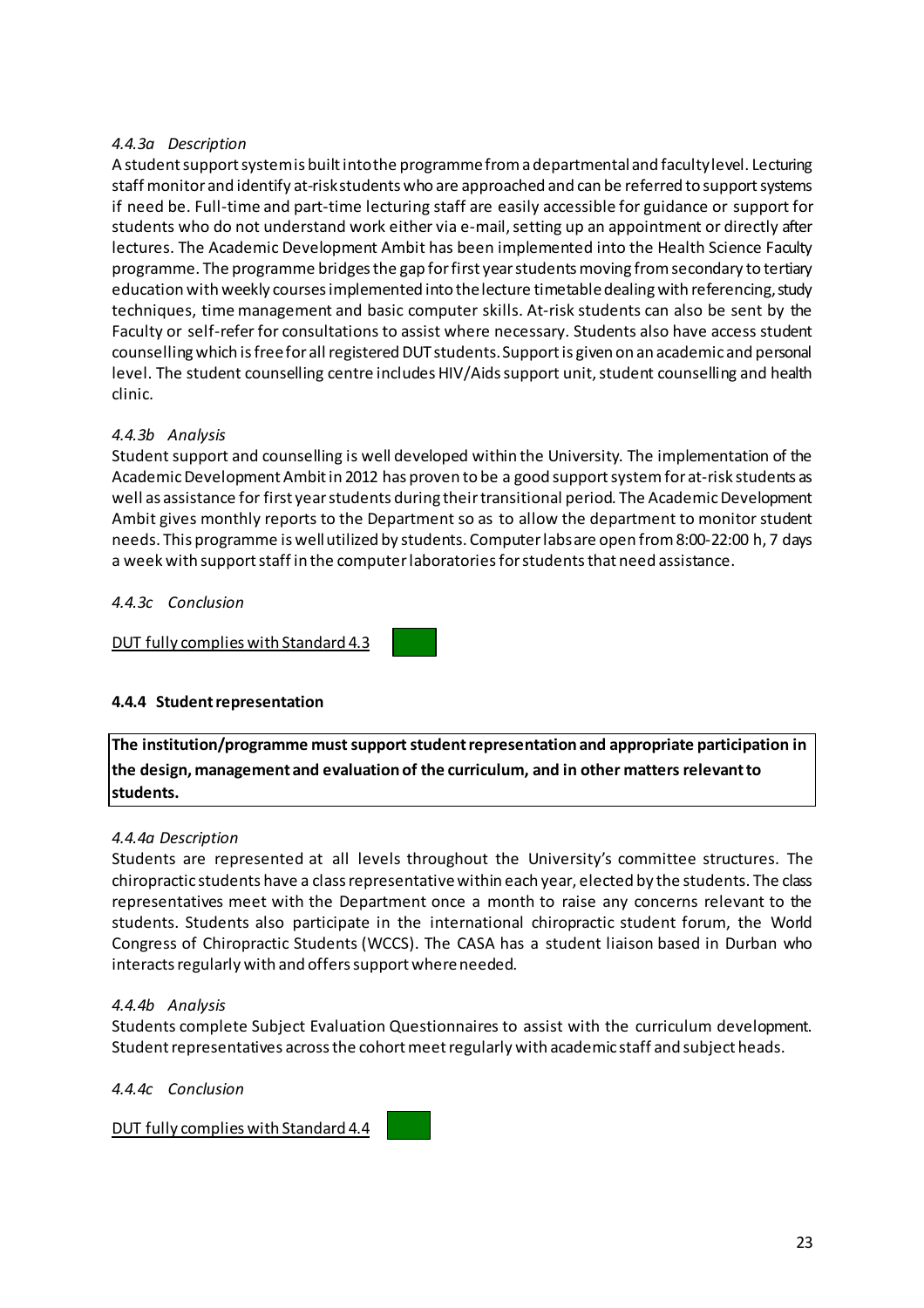# **4.5 ACADEMIC and CLINICAL FACULTY (STAFF)**

# **4.5.1 Faculty (Staff) recruitment**

**The institution/programme must have a faculty recruitmentpolicywhich outlinesthe type, responsibilities andbalance of faculty required to deliverthe curriculum adequately, including the balance between chiropractic and non-chiropractic faculty, and between full-time andpart-time faculty.**

# *4.5.1a Description*

DUT has a policy forstaffrecruitment, mechanismsto identify whereadditionalstaff may be required and subsequently recruited. There is a formal induction process operatedby the Centerfor Excellence in Learning and Teaching for new staff members which lasts a year and there they also undergo pedagogical training. Currently there are five full-time members of chiropractic lecturing staff, with two vacant posts. There are also five part-time members of lecturing staff and 12 part-time clinical supervision staff. Most staff provide support of the research project component. The programme is assisted bymany otherstaff across the faculty and University in the early yearsteaching.

# *4.5.1b Analysis*

The numberof full time staff on the programme is at a low level, with the predictable consequences in terms of work overload ofthe cadre of existing staff. There are still two vacant posts amongst the chiropractic staff. The Department and the Acting Dean of the Faculty are aware of this difficulty. This also generates further problems with the adequate supervision of the Master's dissertation in thefinal two years of the programme. There is a centralized workload planning system in place for academic staff across the University. Recently this has resulted the teaching commitments of staff being altered significantly with some consequences across the delivery of the programme. One issue that needs to be addressed is that of the institution not fully valuing endeavor associated with project supervision at the Master'slevel.

# *4.5.1c Conclusion*

DUT partially complies with Standard 5.1

# **4.5.2 Faculty Promotion and Development**

**The institution must have a faculty policy that addresses processesfor development andappraisal of academic staff, and ensuresrecognition of meritorious academic activitieswith appropriate emphasis on teaching and research**.

#### *4.5.2a Description*

Currently the Faculty does not have a fully functioning formal process of evaluating, promoting and rewarding staff. DUT is in the process of introducing such a system centralized but has had issues with the trade unions. DUT does provide for recognition of meritorious achievements both for teaching and research activities. The institution supports CPD and encourage staff to undertake research and enroll and PhD programme either DUT or elsewhere. The CELT (Centre for Excellence in Learning and Teaching) offers workshops to staff to help them improve their teaching and research skills.

# *4.5.2b Analysis*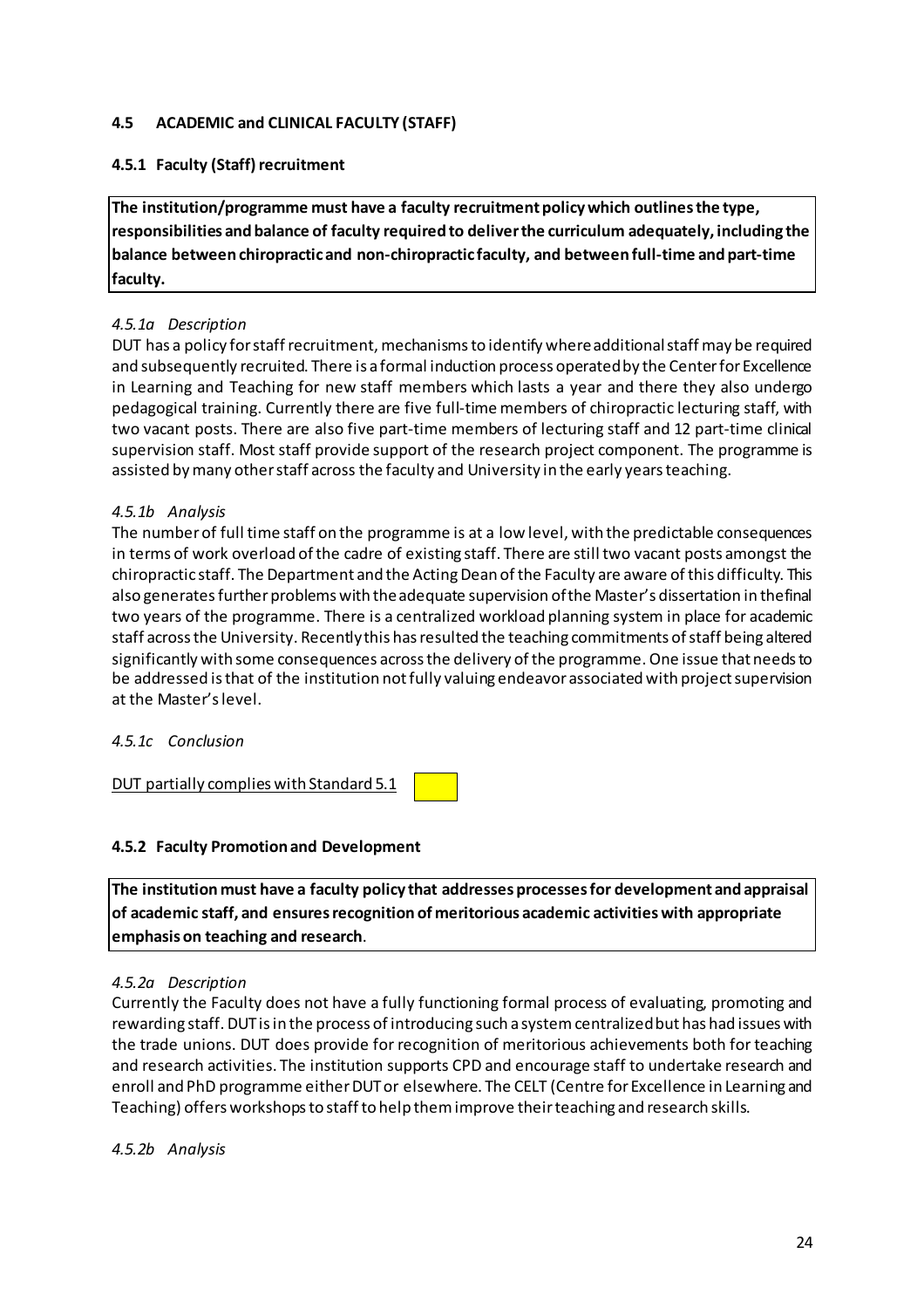There is much interest in career development amongst the chiropractic staff, however there is little take up due to the time constraints placed on the full time lecturers. Some members of staff are engaging in or exploring opportunities for PhD study. A doctoral qualification is now necessary at DUT for promotion to a senior lecturer. The slow introduction of a formal review/appraisal process at departmental level is unfortunate and needs to be encouraged to promote best practice and the formulation of both personal fulfillment and motivation and for attaining more strategic departmental goals.

# *4.5.2c Conclusion*

DUT partially complies with the Standard 5.2

### **4.6 EDUCATIONAL RESOURCES**

### **4.6.1 Physical facilities**

**The** institution/programme must have sufficient physical facilities for the faculty, staff and the **studentpopulation to ensure that the curriculum can be delivered adequately, andlibrary facilities available tofaculty, staff and studentsthat include access to computer-based reference systems,supportstaff and a reference collection adequate tomeetteaching and research needs.**

### *4.6.1a Description*

The DUT is divided in several campuses around the Durban area. The programme is concentrated mainly in the Ritson, Steve Biko and M Sultan campus and this has not changed since the last evaluation visit. The library counts with an adequate collection of textbooks and relevant journals. Any article needed by the students can be obtained via interlibrary exchange system. The library counts with computers to serve the student population and also has a dedicated area that opens during regular and extended hours – the Master's Research Laboratory. The laboratories for the Basic Sciences double function aslaboratories and lecturerooms atthe sametime. All laboratoriesare fitted with AV equipment, and the Anatomy Dissection Lab provides enough material for the learning of Anatomy, including amuseum. There is one technique roomthatservesforboth practice and lecture from year 1 through 5. It has chiropractic tables, modality instruments, tables and chairs and Smartboard fore-learning and teaching. The ChiropracticDay Clinic, where most ofthe clinical training takes place, is new and counts with a reception, files storage room, laundry, 23 treatment rooms, 6 modality rooms, one rehabilitation room, one common area with lockers for the students and a clinician supervising room. There is also a radiography clinic where x-rays are taken by the students and also an ultrasound facility (the latter not used by chiropractic students). The DUT has some interesting resources such as the language laboratory to help students whose English is not their primary language, and computers laboratories with computer literacy training available, since not all students have apersonal computer at home. The University possessesa range ofrecreational facilities across its three campuses.

#### *4.6.1b Analysis*

The physical facilities available for the programme are adequate and give support to the curriculum taught. The student support resources are commendable. The upgrade of the Basic Science laboratories increased the capacity of these laboratories but also provided more space for the students. However, the practice room contains an amount of furniture (chiropractic tables, chairs and desks) that decreased the available space for circulation. Also, the wear and tear of the chiropractic tables need to be addressed, as well asthe outdated furniture that does not match the environment of the renovated facilities seen by the team. The infrastructure provides good support for the research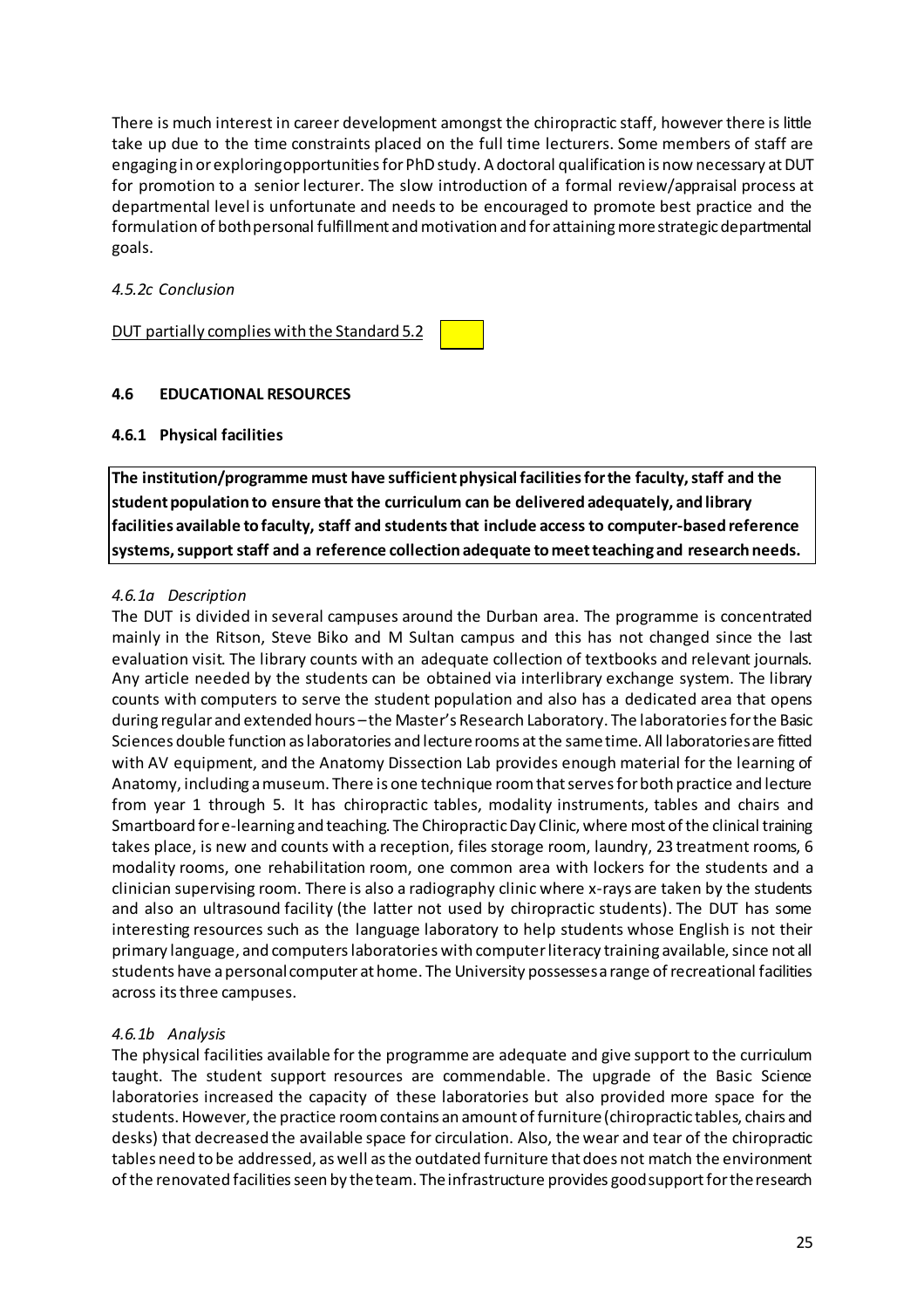endeavors of the programme. There is a dedicated room in the library for Master's Research, digitalized Master'sthesis works and inter-library loans, although thereis onlyone research roomwith limited range of equipment for the final year students. The new clinic facilities provide an excellent opportunity forteaching and learning.

# *4.6.1c Conclusion*

DUT substantiallycomplies with Standard 6.1



# **4.6.2 Clinicaltraining resources**

**The institution/programme must ensure adequate clinical experience andthe necessary resources, including sufficientpatientswithan appropriate case-mix, and sufficient clinical training facilitiesincluding sufficient equipment andtreatment rooms.**

# *4.6.2a Description*

The Chiropractic Day Clinic is a new addition built since the last evaluation visit. It has 23 treatment rooms, 6 modality rooms, one rehabilitation room, reception area, reception room, laundry facilities, staff clinician room and the addition of a student room. There is a direct access to the clinic from the main road and it has its own parking facilities. The clinic is connected to the Radiography Clinicwhere x-rays are taken by the students undersupervision ofradiography technicians.Supervisionin the clinic is provided by full time and part time clinicians. There is one supervisor per 12-15 students, except in certain hours of the day (11:30 to 12:30) where there are two supervisors. Clinical training is also performed at the off-site clinics (Marburg Clinic, Cato Ridge, Narian Jeawon Vedic Center Clinic and Inkosi Albert Luthuli Central Hospital Clinic). These clinics are of small dimension, but count with chiropractic equipment, files storage, transportation provided by the DUT and insurance for the students. These satellite clinics are located in different areas serving the local populations. Also, in these clinics there are other health professionals with whom the chiropractic students interact during patient care. The *ad hoc* events such as Sports and Community events add to the clinical training at the DUT. Unlike the satellite clinics where rotation is controlled and evenly distributed among students, participation in these eventsis on a volunteerbasis.

# *4.6.2b Analysis*

The clinical training resources are robust and provide an excellent opportunity for the students to be exposed to a wide variety of clinical cases. The clinic requirements are monitored by the reception staff that keeps track of all student activities in the Chiropractic Day Clinic, satellite clinics and ad hoc events. Improvement in the SSR for clinic supervision should be considered as the clinic is not operating in its full capacity yet. Clinicians completing CPD credits for supervising students might be a solution in a short and midtermbasis. The radiography clinic is available forthe students and counts with qualified instructors and supervisors. There is an ultrasound unit not used by the chiropractic students due to professional conflictsin regard to scope of practice,though patientscan be scheduled for the ultrasonographer to perform the examination. The satellite clinics and ad hoc events complement the clinical training and the systemseems to be well organized as the schedule for the rotations is done ahead of time. These settings increase case mix and provide excellent opportunities for interaction with the wide health professional community. The team was unable to visit the satellite clinics due to time constraints.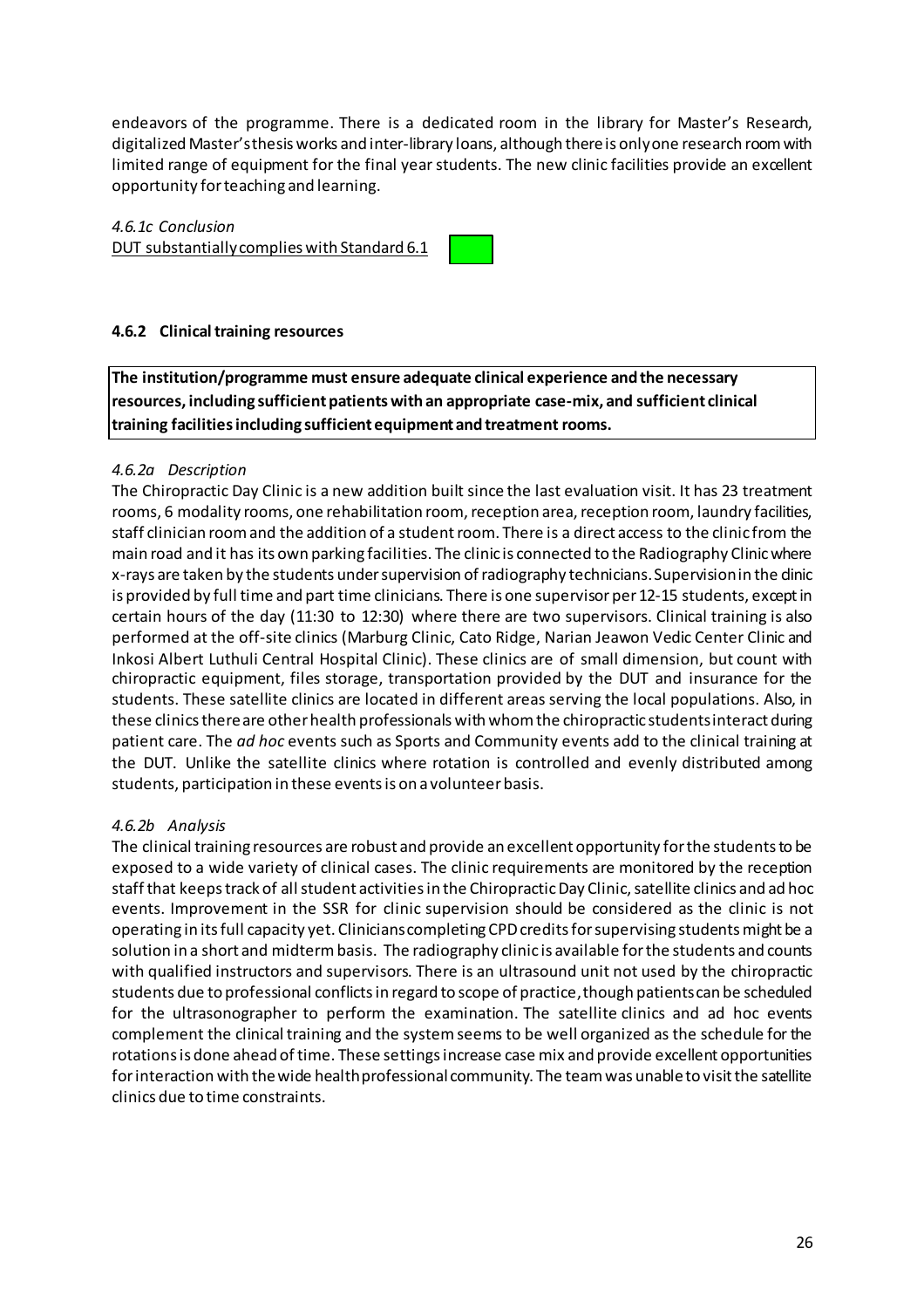#### *4.6.2c Conclusion*

#### DUT fully complies with Standard 6.2

#### **4.6.3 Information Technology**

**The institution/programme must have sufficientIT facilitiesforfaculty, staff and studentsto ensure the curriculumcan be delivered adequately, andthat IT is effectively used inthe curriculum.**

#### **Students must be able to use IT forself-learning, accessing information andmanaging patients.**

#### *4.6.3a Description*

Various rooms are available on campus that have dedicated IT facilities that the students may access overlong periods oftheday. Provision in this area isincreasing so asto help studentsin the early years of study and who do not have access to their own personal computer. Masters students have a dedicated, 24 hour access, IT facility for research in the University Library. The University has introduced Smart-boards in some of the lecture rooms. Much of the University now uses e-learning for the delivery of the curriculum. Wi-Fi hot spots are set up across the campus. The Library facilities for electronic searching of data-bases are available to all students and guidance of how to undertake such searches is readily available.

#### *4.6.3b Analysis*

DUT ismaking greatstridesin installingnew computerfacilities and upgrading the Wi-Fisystemacross the institution. Howeverthe WiFisystem/IT infrastructure thatisin place often appearsto be totally inadequate for the number of users on the system and this hampers the use of e-learning for the institution. This could be readily improved by blocking students from downloading material unrelated to their education needs and using huge amount of data bandwidth. It should be easy to track, monitoring, and block if there is unnecessary data usage. The effective use of Smart-board technology is patchy. There also appears to be no standard e-learning platform set up across the University/Faculty/Department – with some lecturers using email communications, some using Blackboard and others Moodle. Some improvement work is urgently needed on the IT provision across DUT.

*4.6.3c Conclusion*

DUT substantiallycomplies with Standard 6.3

#### **4.6.4 Educational expertise**

**The institution must ensure the appropriate use of educational expertise inthe design and developmentofthe curriculum and instructional (teaching and learning) and assessmentmethods.**

#### *4.6.4a Description*

The Centre for Excellence in Learning and Teaching (CELT) provides pedagogical support for teaching staff. All new full timestaffgo through an induction programmein the first yearof employment which includes pedagogical training. The programme is run by CELT but is not a degree programme so no certificate or diploma is awarded on completion. There is no formal training for part time staff but support is available from the department.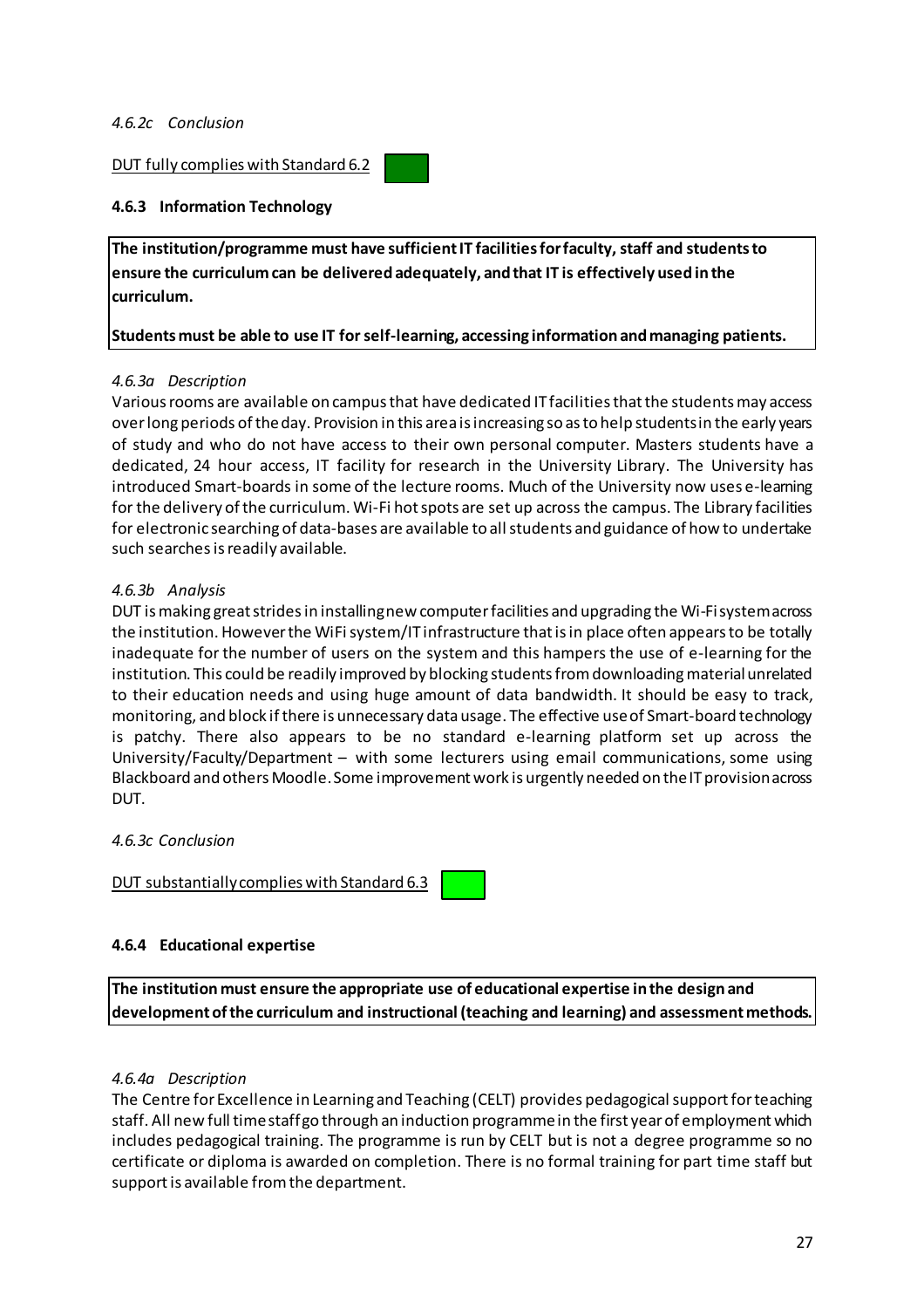# *4.6.4b Analysis*

Educational expertise is available forsupportin curriculumdesign and development. Staff expressed satisfaction with the in-house training programme and the support available from CELT. There may be an advantage forstaff and the university in developing the training into aPGCert Ed. The department might also want to assure itself that sufficient pedagogical support is available for part time staff.

*4.6.4c Conclusion*

DUT fully complies with Standard 6.4.

### **4.6.5 Administrative and technicalstaff**

**The administrative and technicalstaff of the institution/programme mustbe appropriate to support the implementation ofthe undergraduate programme and otheractivities, and to ensure good management and deploymentof itsresources.**

**The managementmust include a programme of quality assurance, and the managementitself shouldsubmit itselfto regularreviewto ensure bestemploymentofits resources.**

#### *4.6.5a Description*

Administrative and technical staff are provided by the University. Some support staff are specific to the chiropracticdepartment others work across departments and faculties.

#### *4.6.5b Analysis*

There appeared to be sufficient administrative and technical staff to support the delivery of the programme.

*4.6.5c Conclusion* DUT fully complies with Standard 6.5

# **4.7 RELATIONSHIP BETWEEN TEACHING AND CLINICAL OR BASIC SCIENCERESEARCH**

**The chiropractic institution/programme must facilitate the relationship between teaching and research, and must describe the research facilitiestosupport this relationship as well as the research priorities at the institution/programme.**

#### *4.7.1a Description*

The three strategic focus areas of the DUT are teaching and learning, research and community engagement, and these strategic focus areas are therefore present in the programme. Research is a part of the curriculum both in regard to teaching and learning and in generating research as a requirement for the completion of the Master certification. All students must complete a final master thesis dissertation, and the elements of the curriculum, from beginning to the end, lay the steps needed to complete thisrequirement. The research processes, policies and procedures are governed by the policies of the Institutional Research and Ethics Committee (IREC) and the Postgraduate Research Office. Research students are provided with financial support for completion of the research and with resources such as library, writing center, computer laboratories, a research room and research equipment. The final dissertation issubmitted as an electronic copy forthe DUT depository.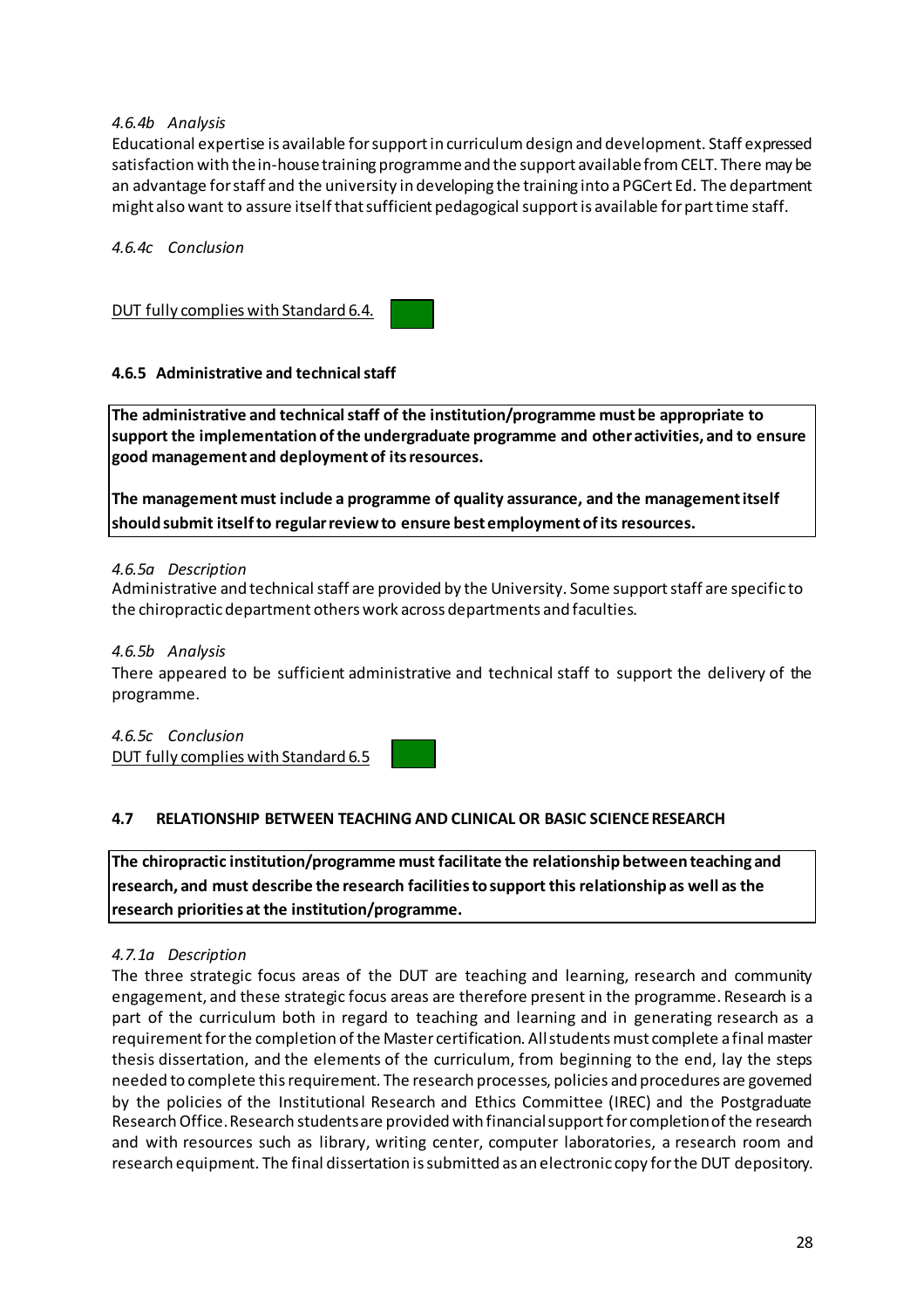# *4.7.1b Analysis*

Research is one of the top priorities of the programme. The programme aspires to graduate students with a solid clinical training and a strong appreciation for research and it is supported by the structure put in place. However, the depth and length for the final master dissertation might not be realistic given the fact that a significant part of the students are unable to finalize the process within the 5 years of the programme. There are cases of delay in acceptance and signing by the supervisor and cases of delay for approval by the ethics committee. A significant portion of the cohort takes longer than 6 years to complete the MTech, incurring in increased expenses for the students. Some study designs such as clinical trials might not be adequate for the time available for a "half-master's", therefore clear guidelines on length and depthofthe dissertationshould be addressed. In somecases, marking the projects diverges from "fail" to "approved with honours", thus requiring issues of transparency, appeal ofthe marking process and quality assurance ofthe evaluation to be addressed. The process could be optimized by early exposureto articlesin orderto develop theresearch question, increase in the number of dissertation supervisors, facilitation of the topic selection and increase in the budget for the projects. The teaching and administrative workload of the staff should be assessed in order to avoid hindrance to the development of research activities.

### *4.7.1c Conclusion*

DUT substantiallycomplies with Standard 7.1

### **4.8 PROGRAMME EVALUATION**

### **4.8.1 Mechanismsfor programme evaluation**

**The institution/programme must establish a mechanismfor programme evaluation that monitors the curriculum, quality of teaching,studentprogress and student outcomes, and ensuresthat concerns are identified andaddressed.**

#### *4.8.1a Description*

Academic quality assurance monitoring is overseen by the Centre for Quality, Performance and Assurance (CQPA). The programme teamproduce an annual programme monitoring report as part of the annual quality assurance cycle. The programme report contributes to a faculty report that is considered at Faculty and Senate level. Programme review is undertaken every six years. The chiropractic programme is subject to external review by the Allied Health Professions Council of South Africa (AHPCSA) and the Council of Higher Education (CHE). External moderators provide externality to programme evaluation at the point of exit. This meansthere is no annual external oversight at all levels of the programme. There is one external moderator assigned to each module.

#### *4.8.1b Analysis*

Programme evaluation and monitoring appears to be extensive and thorough. The processes for monitoring and review are consistent with those of European universities.

#### *4.8.1c Conclusion*

DUT fully complies with Standard 8.1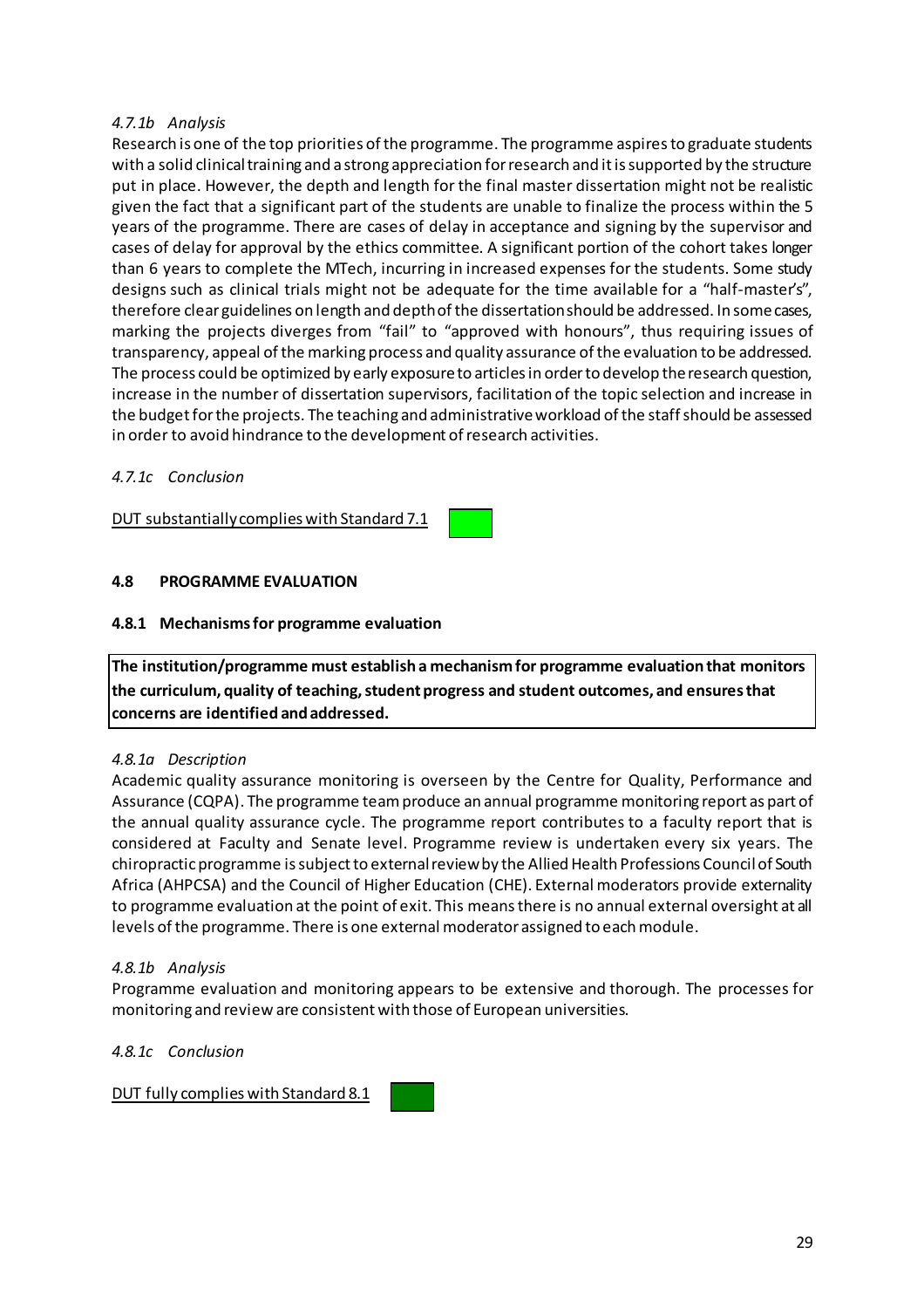### **4.8.2 Faculty and studentfeedback**

**Both faculty and studentfeedbackmust be systematically sought, analysed and responded toso as to develop andimprove the curriculum.**

### *4.8.2a Description*

The Lecturer EvaluationQuestionnaire and Subject EvaluationQuestionnaire systemisimplemented in the programme for annual quality monitoring. These questionnaires are sent to the CQPA for data capturing and analysis which is sent to the Head of Department for internal review. External stakeholders, the AHPCSA, have recently performed a full evaluation of the Chiropractic programme at DUT. DUT is awaiting feedback fromthe professional body forimprovement or recommendations to the curriculumand programme.

### *4.8.2b Analysis*

Questionnaires are regularly undertaken for continuous assessment of the programme so as to eliminateandminimiseany concernsorissuesraised.Students have, however, feltthatfeedback from the evaluation is not always clear or given as student progress from one year to the next, this is somethingwhich could be improved upon by the programme team.

*4.8.2c Conclusion*

DUT substantiallycomplies with Standard 8.2

### **4.8.3 Student cohort performance**

**Student cohort performance must be analysed in relation to the curriculum and the aims and objectives ofthe programme.**

#### *4.8.3a Description*

Student cohort performance is formally reviewed twice per year at examination board meetings. Strategiesforimprovement are developed and agreed for the following yearwhere appropriate. Atrisk students are identified and counselled. The Teaching, Learning, Access and Undergraduate Committee (TLAUC) representative updates each student's progress reports based on the outcomes of the examination board in preparation forthe next academic cycle.

*4.8.3b Analysis*

Student cohort performance appearsto be appropriately analysed andmanaged.

*4.8.3c Conclusion*

DUT fully complies with Standard 8.3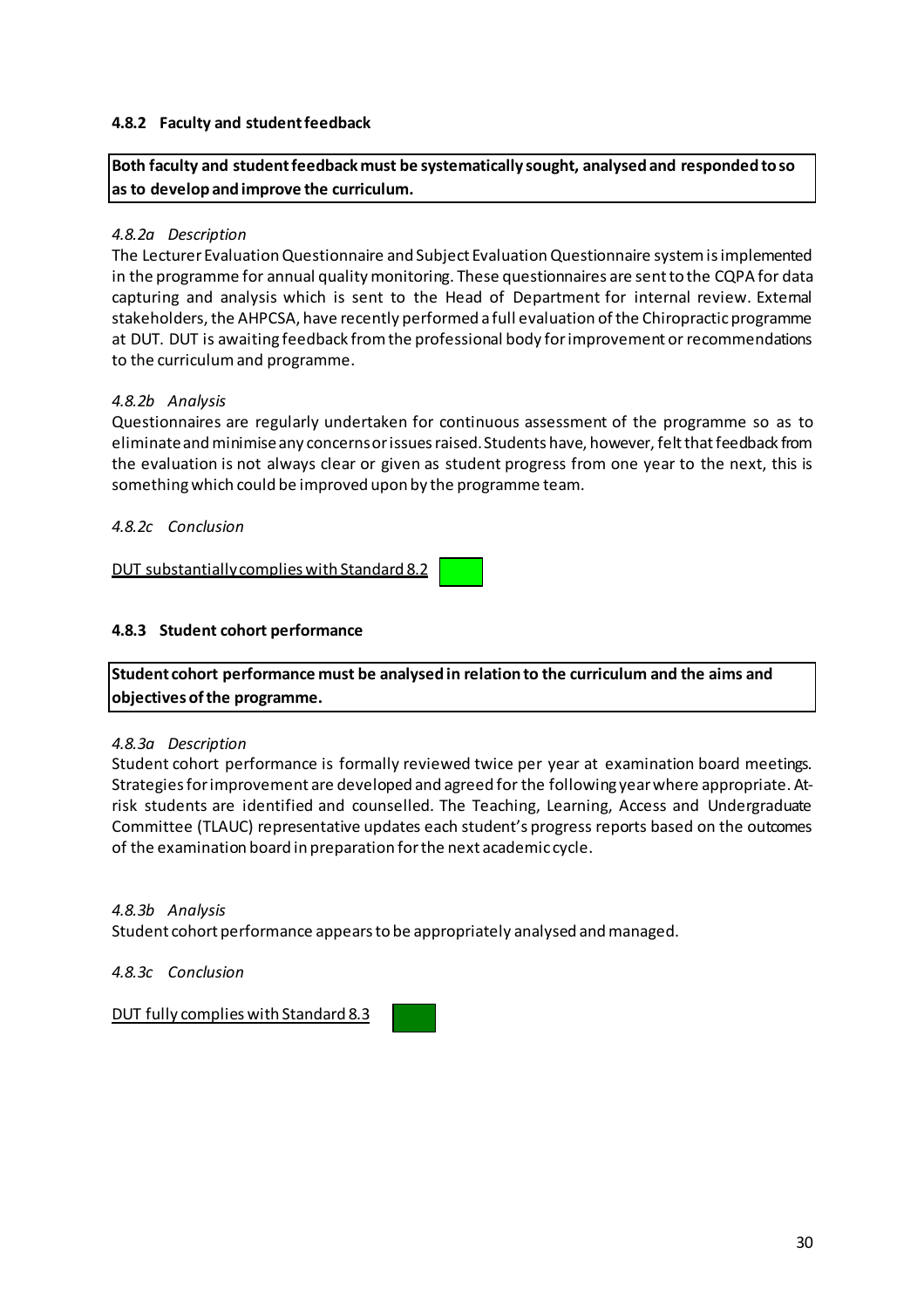### **4.8.4 Involvementofstakeholders**

**Programme evaluation must involve the governance and administration of the institution,the faculty, staff and the students, and the outcomes communicated to a range of stakeholders.**

### *4.8.4a Description*

The programme evaluation occurs through an internal process that involves staff, faculty and students. The profession representation (CASA), regulatory body (AHPCSA) and Council on Higher Education (CHE) provide input in the evaluation of the programme. Both full-time and part-time members of staff are active on the CASA Executive.

### *4.8.4b Analysis*

There is evidence of an outstanding relationship between the programme staff and the professional and the regulatory bodies. The structure allowing feedback into the programme is established and clear. Recently, the AHPCSA visited the Department of Chiropractic and evaluated the clinics, providing some recommendationsforpractice, with no impact on the ECCE accreditation.

### *4.8.4c Conclusion*

DUT fully complies with Standard 8.4

### **4.9 GOVERNANCEAND ADMINISTRATION**

#### **4.9.1 Governance**

**Governance and committee structures and functions of the chiropractic institution/programme must be defined, including theirrelationshipswithin the university (as appropriate).**

#### *4.9.1a Description*

The University operates a robust, fully integrated and hierarchical committeestructure thatissimilar to most other higher education institutes. Each of committees has a standard operating procedure, designated Chair and representation together with a secretariat for minutes and record keeping. There is both staff and student participation across all committees.

#### *4.9.1b Analysis*

The University operates awell-defined and balanced set of committeesto facility the effective delivery and quality assure the chiropracticprogramme.

*4.9.1c Conclusion*

DUT fully complies with Standard 9.1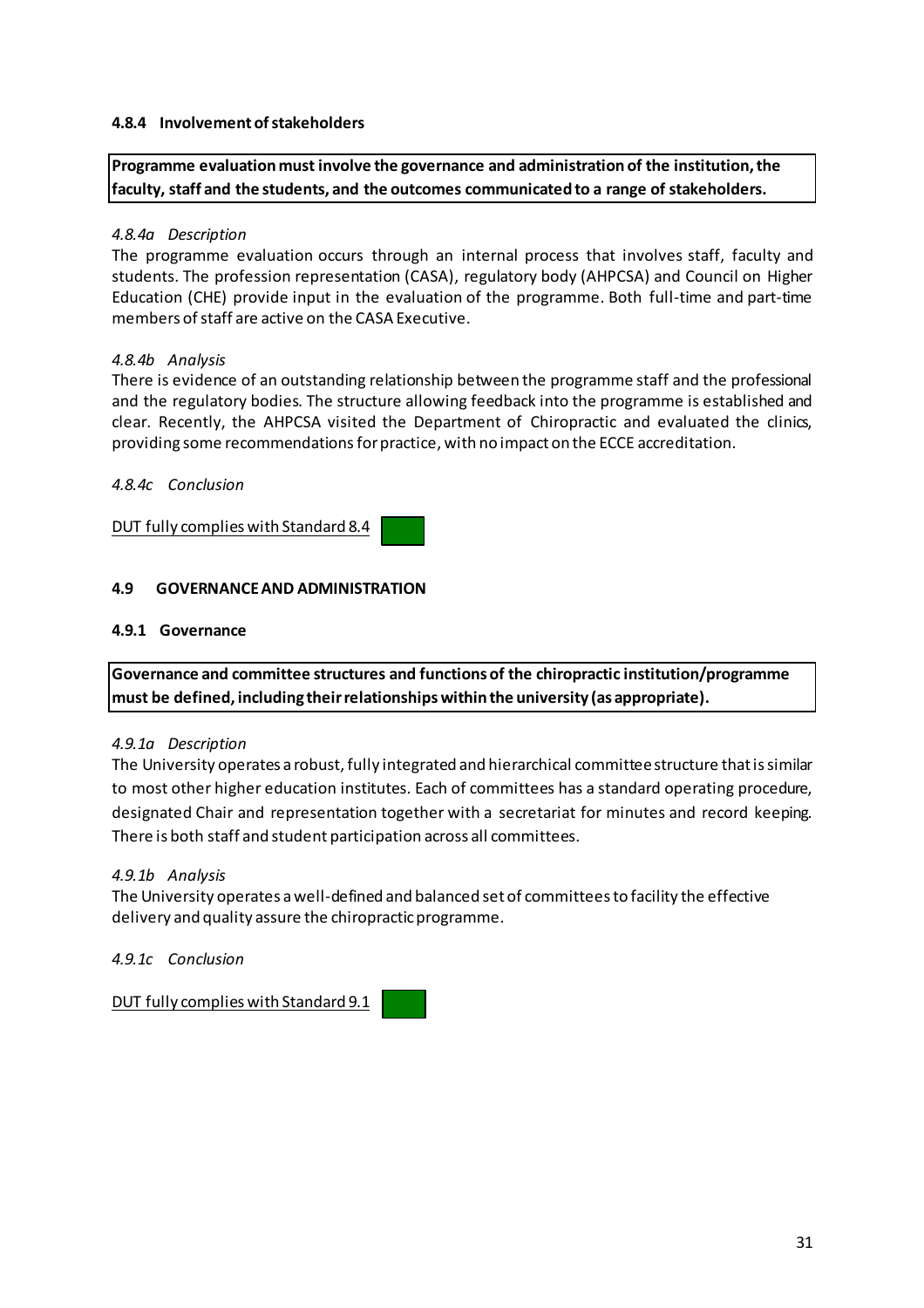### **4.9.2 Academic leadership**

**The responsibilities ofthe academic headof the first qualification chiropractic programme, and of the academic managementstructures, must be clearly stated.**

### *4.9.2a Description*

Academic leadershipis providedat Faculty level by the Dean of Facultyand atprogramme level by the Head of Programme. The Head of Programme has leadership responsibility for teaching staff on the chiropractic programme.

### *4.9.2b Analysis*

The responsibilities of academic management at programme level appear to be clearly defined and understood.

#### *4.9.2c Conclusion*

### DUT fully complies with Standard 9.2

### **4.9.3 Educational budget and resource allocation**

**The institution/programme must have a clear line of responsibility andauthority for the curriculum and its resourcing, including remuneration of teaching staff, inorder to achieve the overall aims and objectives of the programme.**

### *4.9.3a Description*

There is a robust finance management systemin place withinDUT that feeds down from the centre via the Faculty to departments. DUT operates on five year financial plan cycle. The institution is financially viable with good student intake annually. Annually the Department submits its requirements in terms of budgetary needs. This is principally in relation to the human resource funding in order to effectively deliver the programme. There have also been implications due student campaigns with respect to "Fees Must Fall." The financial viability of the chiropractic programme is sound and there is an operational profit of betweenR3,000,000-5,000,000 annually. Additionalfunds are generated fromthe clinic, which turns over about R380,000–500,000 per year. As a consequence the programme is financially viable and contributes positively to the Faculty. The Dean of Faculty can make a faculty decision affecting elements of the programme and the Institution is empowered to dictate additional curricula requirements, external to the chiropractic programme to fulfill its institutional educational aims.

#### *4.9.3b Analysis*

There is a clear management system in place across all levels within DUT with associated lines of responsibility forthe curriculumand itsresourcing. In chiropractic departmentisin a strong position in the Faculty being able to access the additional special funds (money generated by the clinics) with the potential to increase of number of clinicians, supervisors and tutors. That said, staffing levels on the programme still needs to be monitored.

#### *4.9.3c Conclusion*

DUT fully complies with Standard 9.3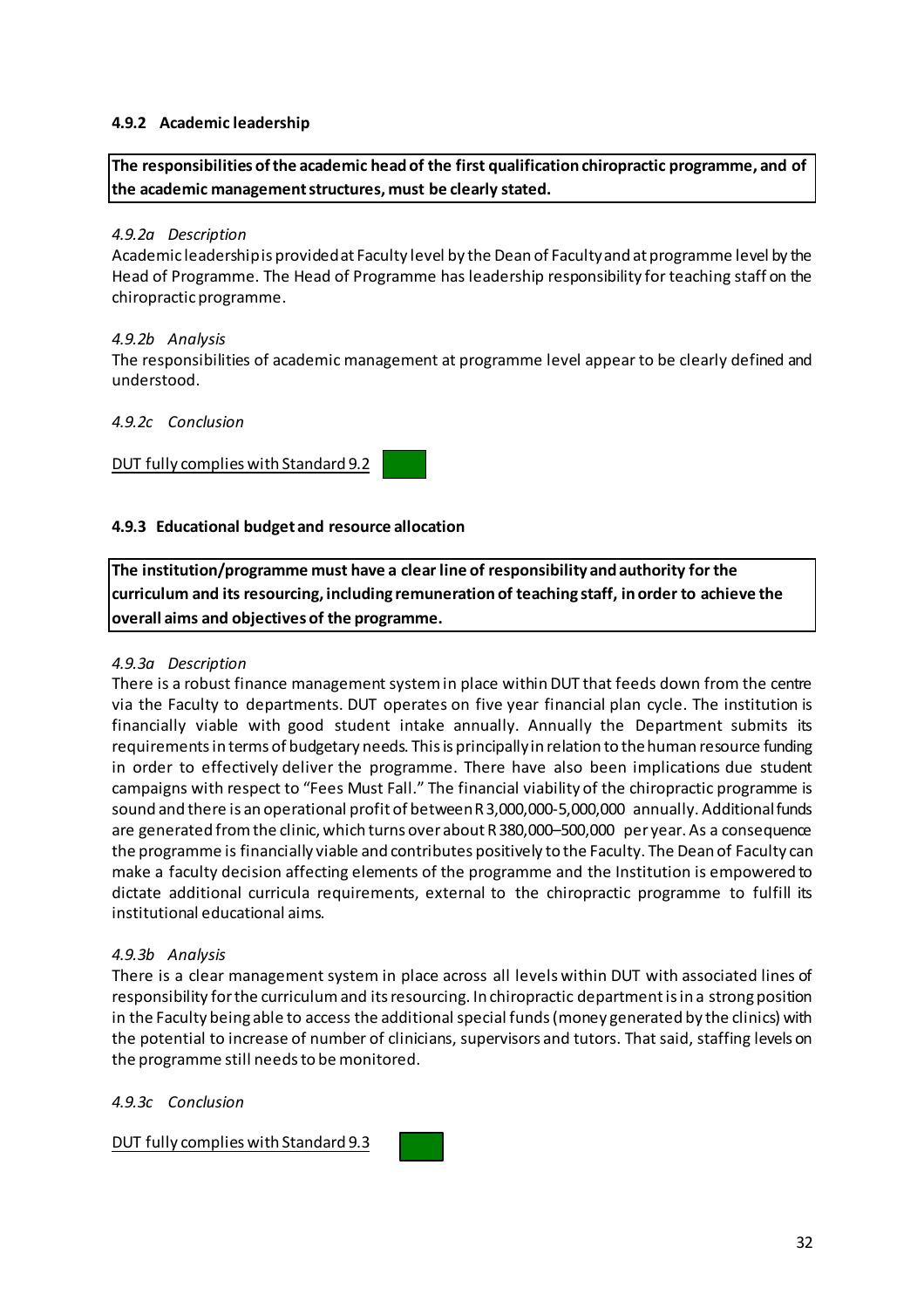### **4.9.4 Interaction withprofessionalsector**

# **The institution/programme must have a constructive interaction with the chiropractic and chiropractic-related (health-related)sectors ofsociety and government.**

### *4.9.4a Description*

The programme engages the profession at the regional Chiropractic Association of South Africa (CASA) branch and national CASA meetings, the national internship meetings of the AHPCSA, and consistently participates in conferences, seminars and meetings of international organisms such as WFC and FICS. The interaction with hospital systems allows for rotations in the hospital for diagnose training and the rotation through the satellite clinics foments an excellent level of interaction with the health professions.

### *4.9.4b Analysis*

The engagement of the CASA with the programme is outstanding. CASA provides financial support to the students-centered activities and for awardsfor excellence.

There is a conflict between the directive of the HPCSA that does not allow the association between their professionals with professionals from other councils, whilst the AHPCSA will allow its professionals to practice with any registered professional. This conflict does not seem to affect the education of the students of the programme.

#### *4.9.4c Conclusion*

DUT fully complies with Standard 9.4



# **4.10 CONTINUOUSRENEWALAND IMPROVEMENT**

**The chiropractic institution/programme must have proceduresfor regular reviewing andupdating of its structure and functionsto rectify deficiencies andmeet changingneeds.(See 8.1 of standards) The outcomes of these proceduresshould be made public (i.e. institutional websites) and should leadto continuous improvementofthe programme. Institutionsshould publish information about their activities, includingprogrammes, which is clear, accurate, objective, upto-date and readily accessible.**

#### *4.10.1a Description*

The chiropractic department follows the university's policies and procedures for programme review and update. Programme information is made public through the institutions website and internally through the institutions VLE. The Department liaises with its external stakeholders within the healthcare sector in South Africa and chiropractic professional bodies. The current programme has recently been reviewed and undergone recurriculisation.

#### *4.10.1b Analysis*

There is evidence that the curriculum is regularly reviewed and updated in line with university, national and international quality standards. In 2016 the chiropractic programme was accredited by the AHPCSA and at the time of writing the outcome of this review was pending.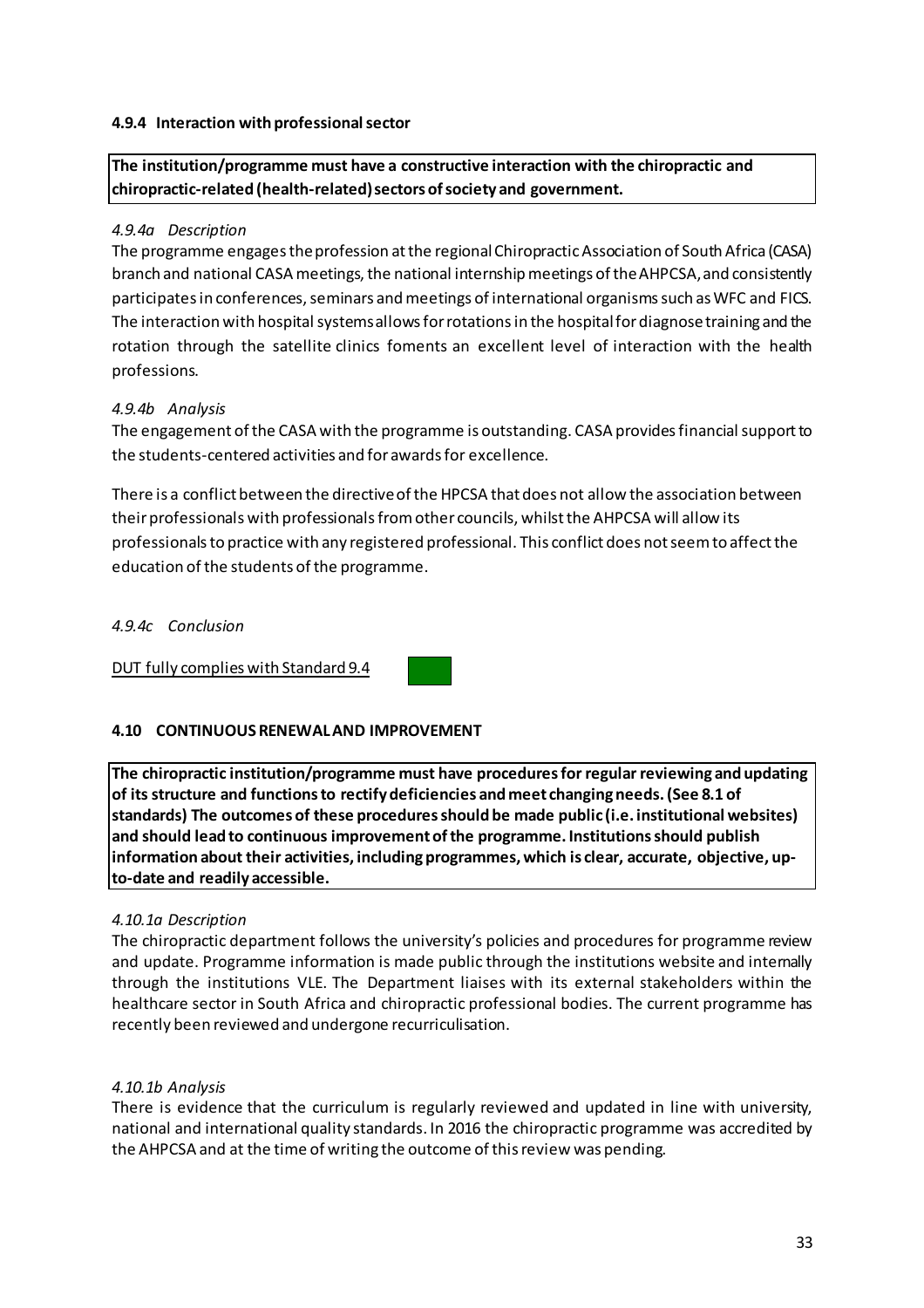### *4.10.1c Conclusion*

DUT fully complies with Standard 10.1

### **5. CONCLUSIONS**

#### 5.1 Summary

In conclusion, the Evaluation Team was impressed by the overall quality of the chiropractic education and training provided by the University. The following strengths, weaknesses and concerns are highlighted:

#### 5.2 Commendations, Recommendations and Concerns

For the purposes of this Report the Evaluation Team adopted the following definitions from the Standards:

- **Commendations** Areasthat meet or exceed the *Standards* and are worthy of specific recognition.
- **Recommendations** Areasrequiring specificattention and action by an institution.
- $\Box$  **Concerns** Areas of substantial weakness/concern as to jeopardise the accreditation of an institution thatrequire specificattention and action by the institution *as a matter of urgency.*
- 5.2.1 Commendations:
	- 5.2.1.1 The new and refurbished chiropractic clinic, radiography suite, basic science laboratories and the post-graduate resource room in the library enhance the leaming and training opportunities for the students.
	- 5.2.1.2 Integration of the basic science service teaching within the programme, particularly in the area of anatomy, is considered exemplary and provides an excellent foundation for the subsequent chiropractic training of the students.
	- 5.2.1.3 The two year supervised clinical training, together with satellite clinics, outreach activities and community events, provides outstanding opportunities for students to experience awide variety of patients and clinical conditions.
	- 5.2.1.4 There are robust programme management and quality assurance procedures in place at the Department, Faculty and University levels.
	- 5.2.1.5 The enthusiasm of the student body for the programme and the chiropractic profession is a credit to the teaching staff and the University.
	- 5.2.1.6 Student support services within the University are of a high quality. The additional services provided by the Academic Development Ambit within the Faculty of Health Sciences are considered exemplary.
- 5.2.2 Recommendations: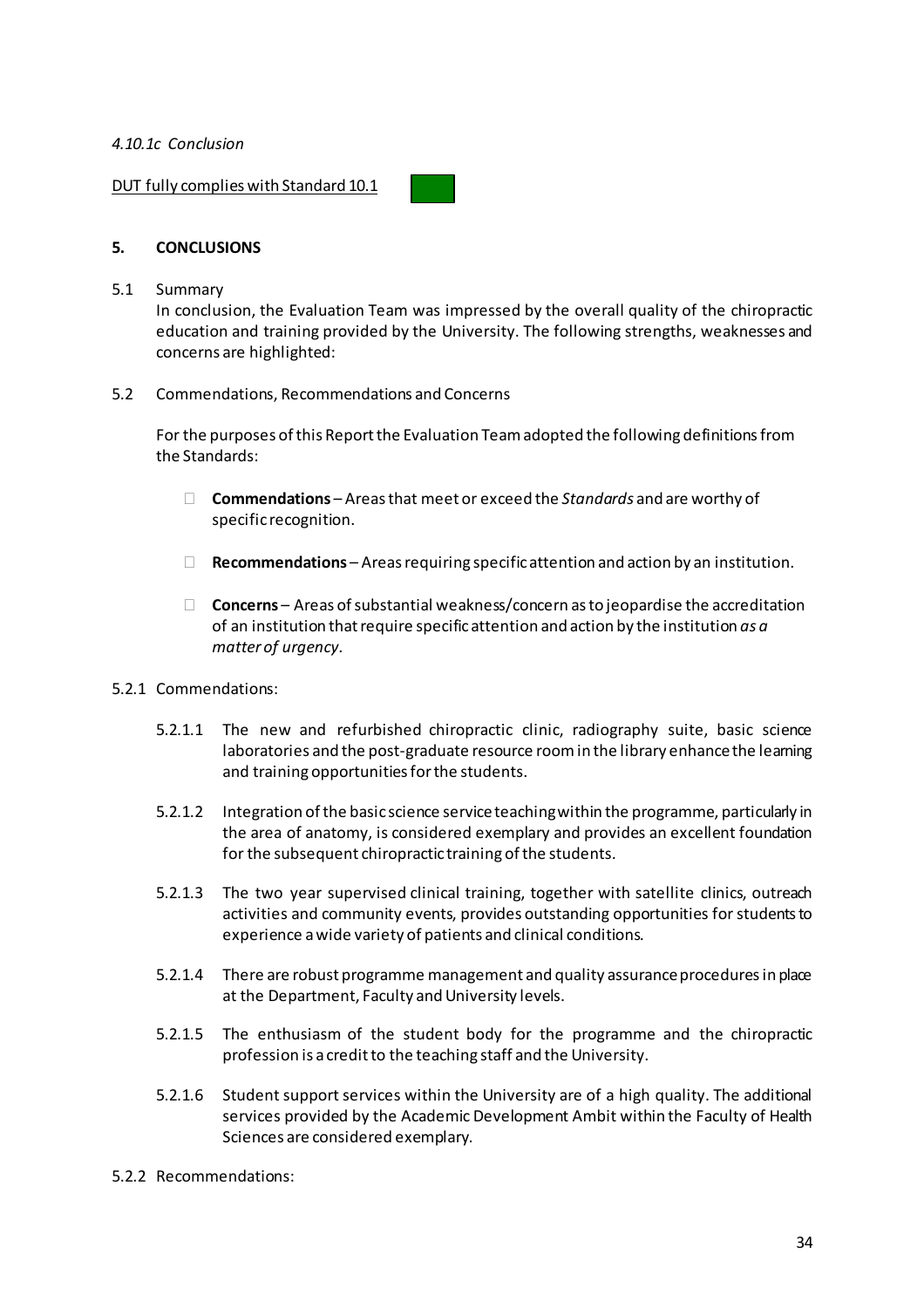- 5.2.2.1 There should be an improvement in communication channels regarding academic policy issues at University, Faculty, and Department levels.
- 5.2.2.2 The final dissertation should be revisited in terms of its credit rating together with mechanisms for expediting the development of the research question, the sign-off of the proposal, gaining ethics approval forthe study,editing the thesisand the external assessment of the final artefact.
- 5.2.2.3 The E-learning facilities across the Faculty need to be standardised to one platform used by all staff and that is readily accessible by the students. To enhance the uptake of this learning media the wireless internet services should be optimised.
- 5.2.2.4 There is evidence that graduation is delayed for a number of students due the demands of the final dissertation. Mechanisms should be in place to ensure that all students can complete the programme within the normal 6-yearregistration period, exceptin exceptional circumstances.
- 5.2.2.5 The uneven distribution of workload amongst the academic staff may inhibit career development and the future growth of a vibrant research culture in the Department. A robust appraisal and promotion scheme operated within the university would assist in addressing these inequalities.
- 5.2.2.6 The number of qualified chiropractic staff employed for the delivery of the programme should be increased so as to enhance clinical training and aid in the supervision of project students.
- 5.2.2.7 The chiropractic practical lecture room needs to be refurbished and updated to match the high quality facilities in other parts of the Department. Consideration needs to be given to the establishment of an additionalpractical roomtogetherwith a second well equipped laboratory facility inwhich students can undertake theirresearch projects.
- 5.2.2.8 There is an urgent need for the participation of patients as stakeholders within the clinical aspects of the programme and the introduction of patient satisfaction questionnaires in the chiropractic clinic.

#### 5.2.3 Concerns:

There were none.

# 5.3 Acknowledgements

The Team wishes to extend its thanks to the university, Faculty and Department for the hospitality and courtesy afforded to it during the on-site visit.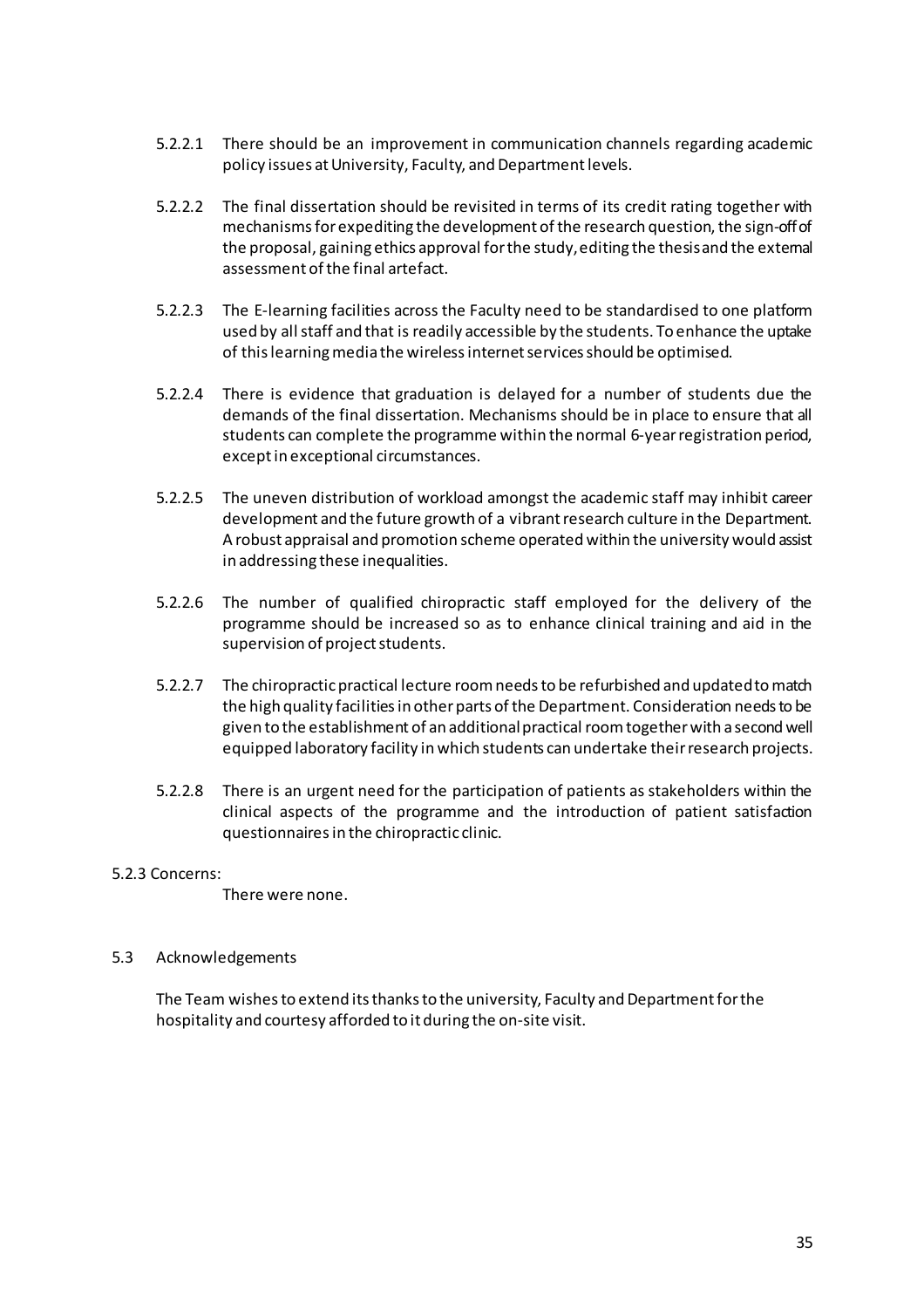| MONDAY 3rd<br><b>APRIL 2017</b> | <b>Meeting with</b>                                                                                                                                | <b>DUT Personnel</b>                                                                                                                                                               | <b>Team</b><br>members | <b>Standards</b>                                                  |
|---------------------------------|----------------------------------------------------------------------------------------------------------------------------------------------------|------------------------------------------------------------------------------------------------------------------------------------------------------------------------------------|------------------------|-------------------------------------------------------------------|
| 08.45                           | Arrival of team at DUT                                                                                                                             |                                                                                                                                                                                    |                        |                                                                   |
| 08.45-09.15                     | Private meeting of the<br>Team                                                                                                                     | None                                                                                                                                                                               | All                    |                                                                   |
| 09.15-09.45                     | Preliminary meeting with<br>University & Programme<br>Senior Management Team<br><b>DUT</b>                                                         | <b>DUT Management Teams</b>                                                                                                                                                        | All                    |                                                                   |
| 09.45-12.00                     | Tour of campus facilities<br>to include key teaching,<br>clinical and administration<br>facilities, library,<br>computing (with a coffee<br>break) | Principal and assigned<br><b>DUT Staff</b>                                                                                                                                         | All                    |                                                                   |
| 12.00-13.00                     | Meeting with students                                                                                                                              | Four (4) students from<br>each year (apart from<br>clinic year students).<br>Ideally to include a class<br>rep for each cohort                                                     | All                    | 4.2, 4.3,<br>4.4, 6.1,<br>6.3, 8.2, 8.4                           |
| 13.00-13.45                     | Lunch with Teaching Staff                                                                                                                          | DUT teaching staff                                                                                                                                                                 | All                    |                                                                   |
| 13.45-14.45                     | Meeting with Teaching<br>Faculty (non-chiropractic)<br>- ideally full and part-time<br>both represented                                            | Teaching Faculty to cover<br>all areas of basic science<br>teaching; staff who are<br>research active and who<br>teach research, research<br>supervisor(s) and module<br>leader(s) | All                    | $1, 2$ (with<br>exception<br>of 2.6), 3,<br>5.2, 6.1,<br>6.3, 6.5 |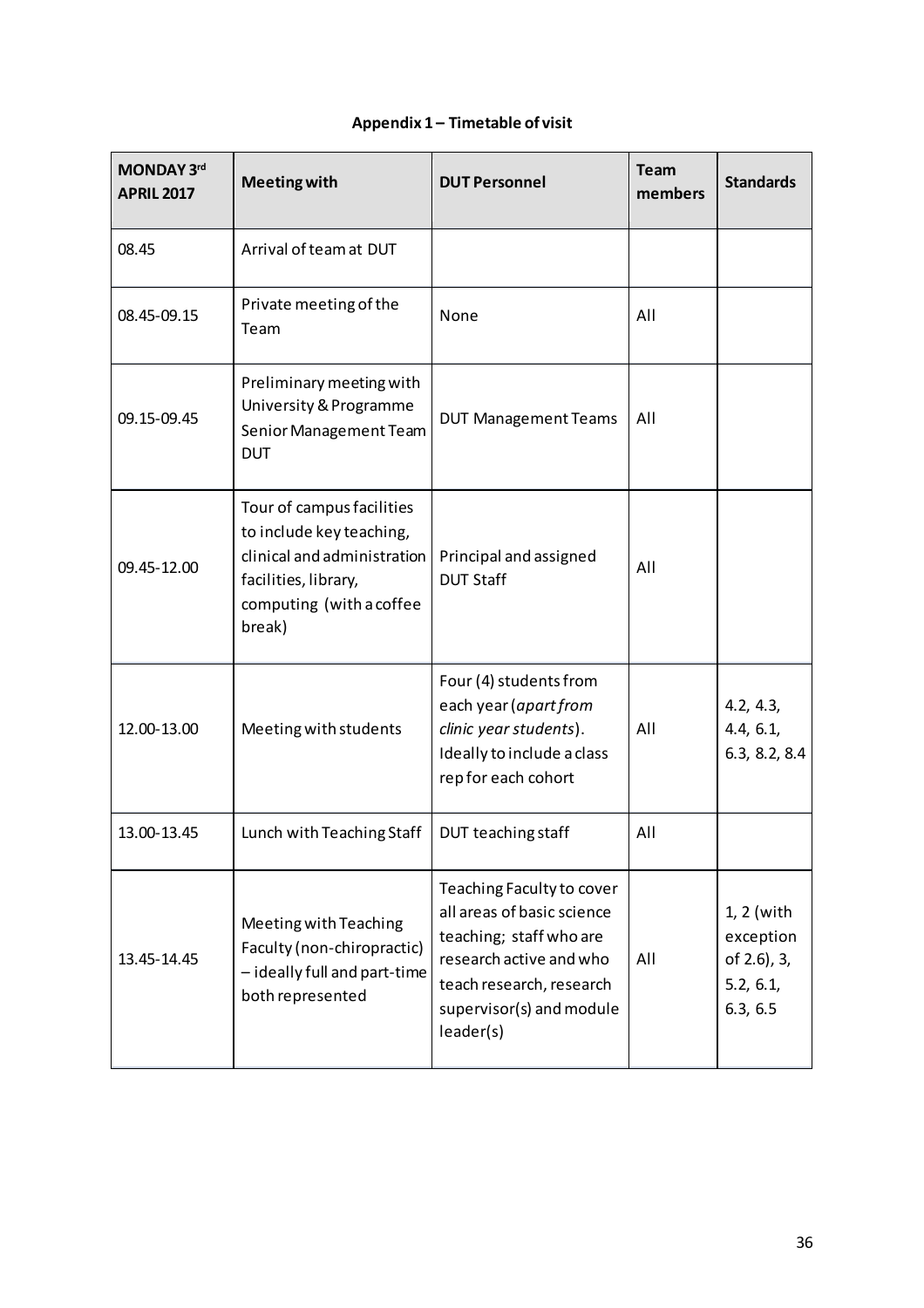| 14.45-16.15 | Meeting with Teaching<br>Faculty (chiropractic) $-$<br>ideally full and part-time<br>both represented | Teaching faculty to cover<br>all areas of clinical science<br>teaching including a<br>member of staff who is<br>research active and who<br>teaches research,<br>research supervisor(s),<br>module leader(s), full-<br>time, part-time and a new<br>member of staff (within<br>past 12 months) | All | $1, 2$ (with<br>exception<br>of 2.6), 3,<br>5.2, 6.1,<br>6.3, 6.5 |
|-------------|-------------------------------------------------------------------------------------------------------|-----------------------------------------------------------------------------------------------------------------------------------------------------------------------------------------------------------------------------------------------------------------------------------------------|-----|-------------------------------------------------------------------|
| 16.15-16.30 | <b>Break</b>                                                                                          |                                                                                                                                                                                                                                                                                               |     |                                                                   |
| 16.30-17.30 | Meeting with clinic year<br>students                                                                  | 6-8 students. Ideally to<br>include class reps                                                                                                                                                                                                                                                | All | 4.3, 4.4,<br>6.1, 6.3, 2.6<br>and $6.2$                           |
| 17.30-18.00 | Private meeting of Team                                                                               | None                                                                                                                                                                                                                                                                                          | All |                                                                   |

| <b>TUESDAY 4th</b><br><b>APRIL 2017</b> | <b>Meeting with</b>                                                                                  | <b>DUT Personnel</b>                                      | <b>Team</b><br>members | <b>Standards</b> |
|-----------------------------------------|------------------------------------------------------------------------------------------------------|-----------------------------------------------------------|------------------------|------------------|
| 09.00-09.15                             | Private meeting of the<br>Team                                                                       | <b>None</b>                                               | All                    |                  |
| 09.15-11.15                             | Review of clinic records,<br>clinic facilities and formal<br>meeting with Clinic<br>teaching faculty | Clinic Director and<br>supervisors available if<br>needed |                        | 2.6, 6.2         |
| 09.15-10.00                             | Admissions                                                                                           | Admissions Officer and<br>related personnel               |                        | 4.1, 4.2         |
| 10:00-10.45                             | Learning Resources<br>including library, IT<br>support                                               | Curriculum Development<br>and Review Committee<br>members |                        | 6.1, 6.3         |
| 10.45-11.45                             | Research                                                                                             | Research tutor(s),<br>supervisor(s)                       |                        | 7                |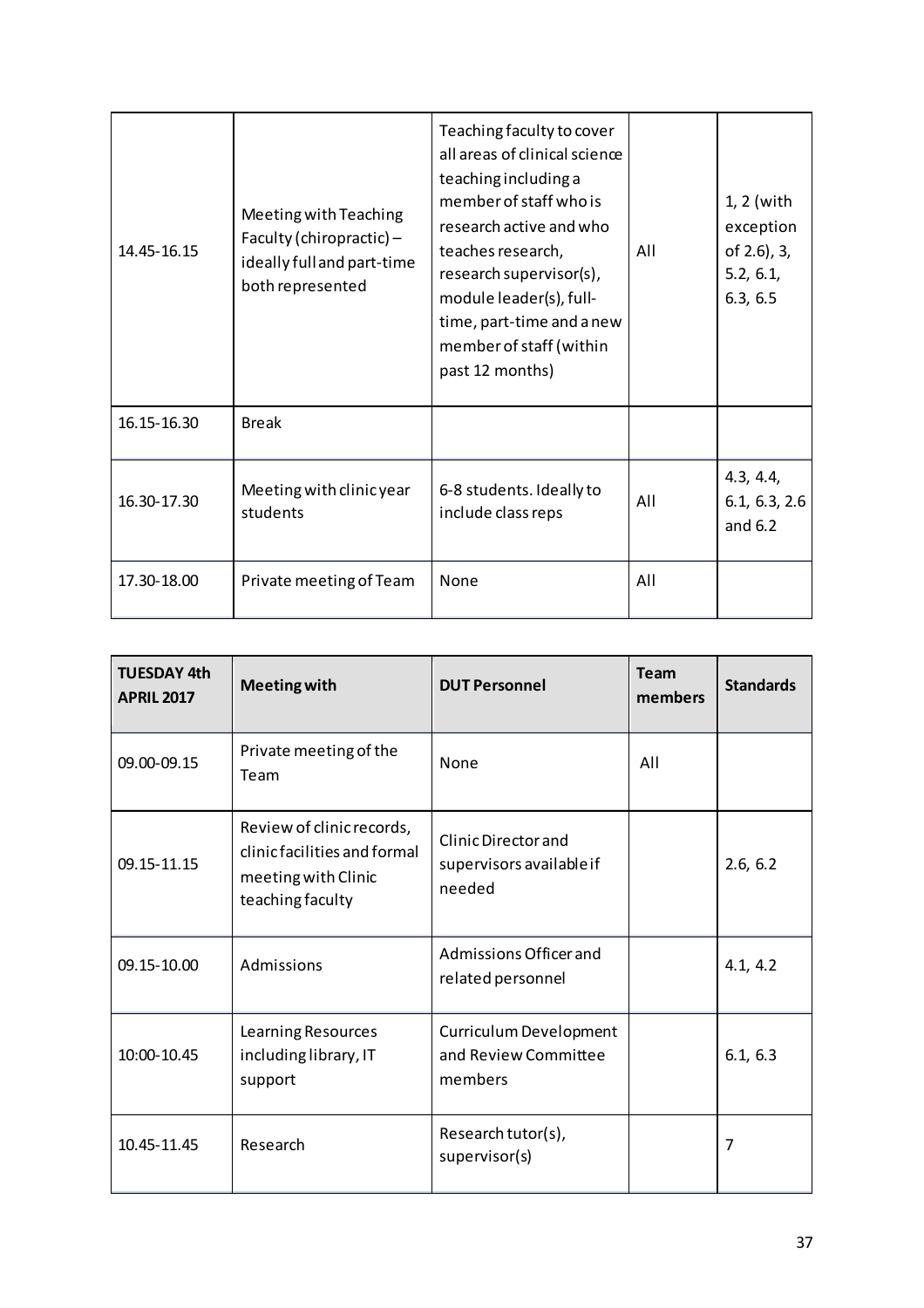| 11.45-12.00 | Private meeting of the<br>Team                                                                                 | None                                                          |     |                                         |
|-------------|----------------------------------------------------------------------------------------------------------------|---------------------------------------------------------------|-----|-----------------------------------------|
| 12.00-12.45 | Programme Management                                                                                           | <b>Senior DUT Managers</b>                                    |     | 4.3, 4.4,<br>5.1, 6.4,<br>6.5, 9.2, 9.4 |
| 12.45-13.30 | Lunch with students                                                                                            | Students (12) from<br>different years                         |     |                                         |
| 13.30-14.15 | <b>Quality Assurance</b>                                                                                       | Staff responsible for<br>standards and quality<br>enhancement |     | 3.2, 8.1,<br>8.3, 8.4, 10               |
| 14.15-15.00 | Governance and Finance                                                                                         | Senior DUT Managers and<br>members of Board of<br>Governors   |     | 9.1, 9.3                                |
| 15.00-15.45 | Subsequent stages and<br>interaction with<br>professional sector                                               | <b>Senior DUT Managers</b>                                    |     | 2.7, 9.4                                |
| 15.45-16.15 | <b>Break</b>                                                                                                   | None                                                          |     |                                         |
| 16.15-17.00 | Meet with any other key<br>DUT representatives not<br>seen previously e.g.<br>counselling, learning<br>support |                                                               |     |                                         |
| 17.00-17.30 | Opportunity for site visit<br>team to present any<br>concerns to DUT                                           | Senior DUT Managers                                           |     |                                         |
| 17.30-18.30 | Private meeting of Team                                                                                        | None                                                          | All |                                         |